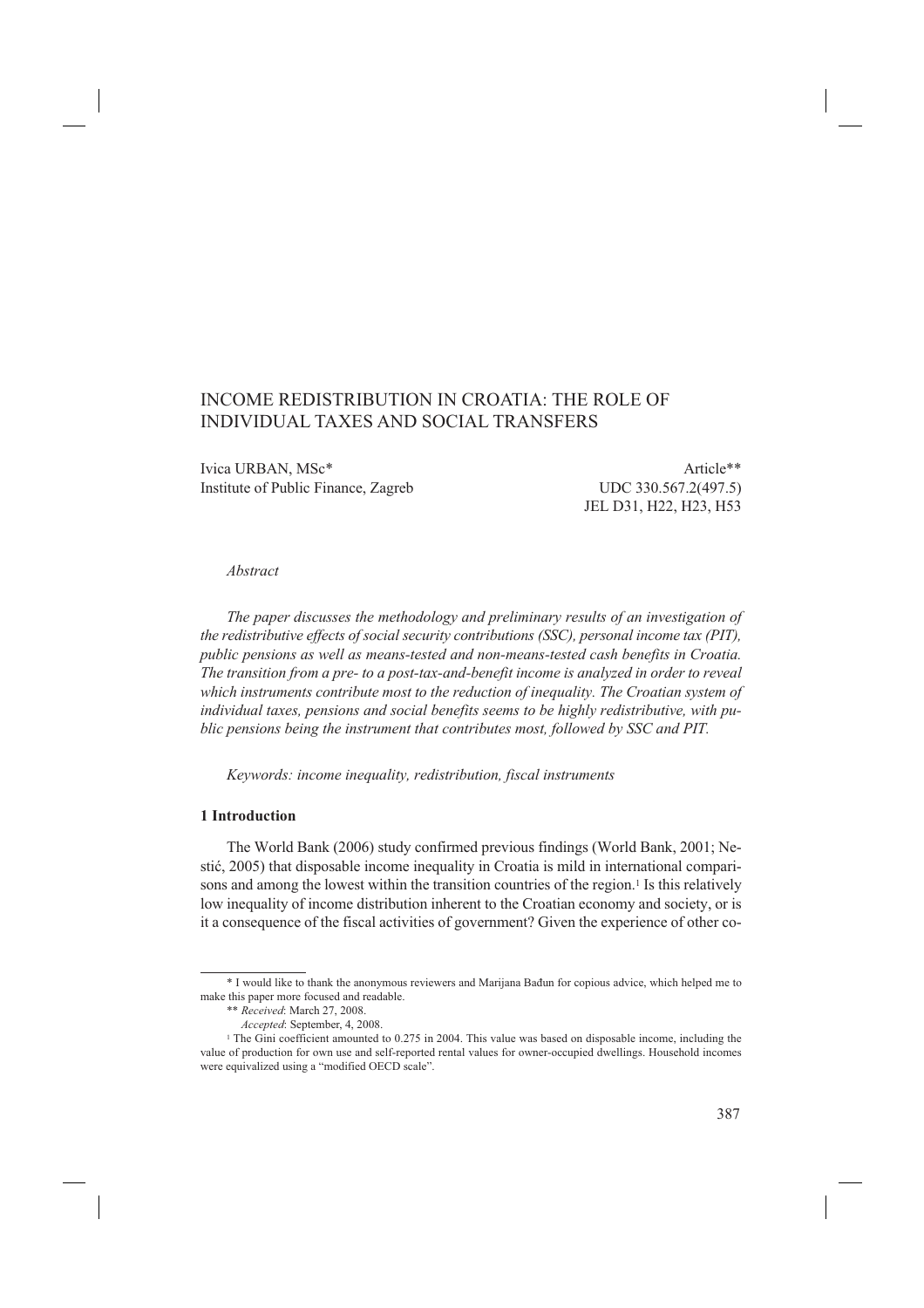untries, and the fact that the share of government in GDP is high, a hypothesis can be set forward that government in Croatia has a significant influence on income distribution.

In Croatia, the distribution of fiscal burdens and benefits and its influence on income distribution have been only partially investigated. Kesner-Škreb et al (2001) and Urban (2006) have shown that the *progressivity* of PIT is relatively high and has been increasing over the last decade. On the other hand, the study of Blažić and Denona (2000) exposed the *regressivity* of the 1998 single-rate value added tax (VAT).2 According to Nestić (2005) social transfers (excluding public pensions) slightly reduce disposable income inequality, while public pensions increase it significantly; a recent study by Babić (2008) presents similar results.3

However, there has been no attempt to provide a combined incidence calculation for several tax and benefit instruments. This paper presents such an investigation, which follows the approaches of Immervoll et al (2005), and Kim and Lambert (2007) to evaluate the redistributive effects of the fiscal subsystem consisting of SSC, PIT, public pensions, means-tested and non-means-tested cash benefits.

The paper is organized as follows. Section 2 describes the research framework, measurement and data issues. Section 3 illustrates some of the most important preliminary results obtained for the year 2005. Special attention is devoted to estimates of the contributions made by individual instruments to the overall redistributive effect, where the results diverge when different approaches are chosen. Section 4 resumes the main findings and poses questions for the next stage of research.

## **2 Methodology and data**

#### *2.1 Research framework*

Government involvement in the market affairs results in varying net increases or decreases of living standards for different individuals. What is the distribution of these changes in the living standards among the population? Economists in the field of fiscal incidence attempt to answer this question.

Instead of analyzing total fiscal system incidence, researchers often decide to concentrate on segments of it: single tax/benefit forms or groups of taxes and/or benefits. In the review of tax incidence research by Kesselman and Cheung (2004), such studies are classified into the "inequality" (INEQ) group.4 Among INEQ studies are those that *capture fiscal subsystems consisting of individual taxes and cash benefits.* Despite certain con-

<sup>2</sup> Simulations also indicated that zero rates on bread and milk products (introduced later in 1999) could not mitigate VAT regressivity.

<sup>3</sup> Nestić (2005) estimated the contribution of pensions to disposable income inequality at *plus* 16.5% in 2002, while other social transfers contributed *minus* 2.1%. Babić (2008) estimated the contribution of pensions at *plus* 3% in 2003 (3.3% in 2005), and of other social transfers at *plus* 0.4% in 2003 (0.5% in 2005). See Section 3.5 for further information

<sup>4</sup> The second group is made up of "Computable general equilibrium" (CGE) studies which examine the distribution of lifetime burdens of stylized taxes using complex mathematical economic models. "Fiscal incidence" (FINC) studies compute the pattern of progressivity or regressivity for each tax and the entire tax system using microsimulation methods.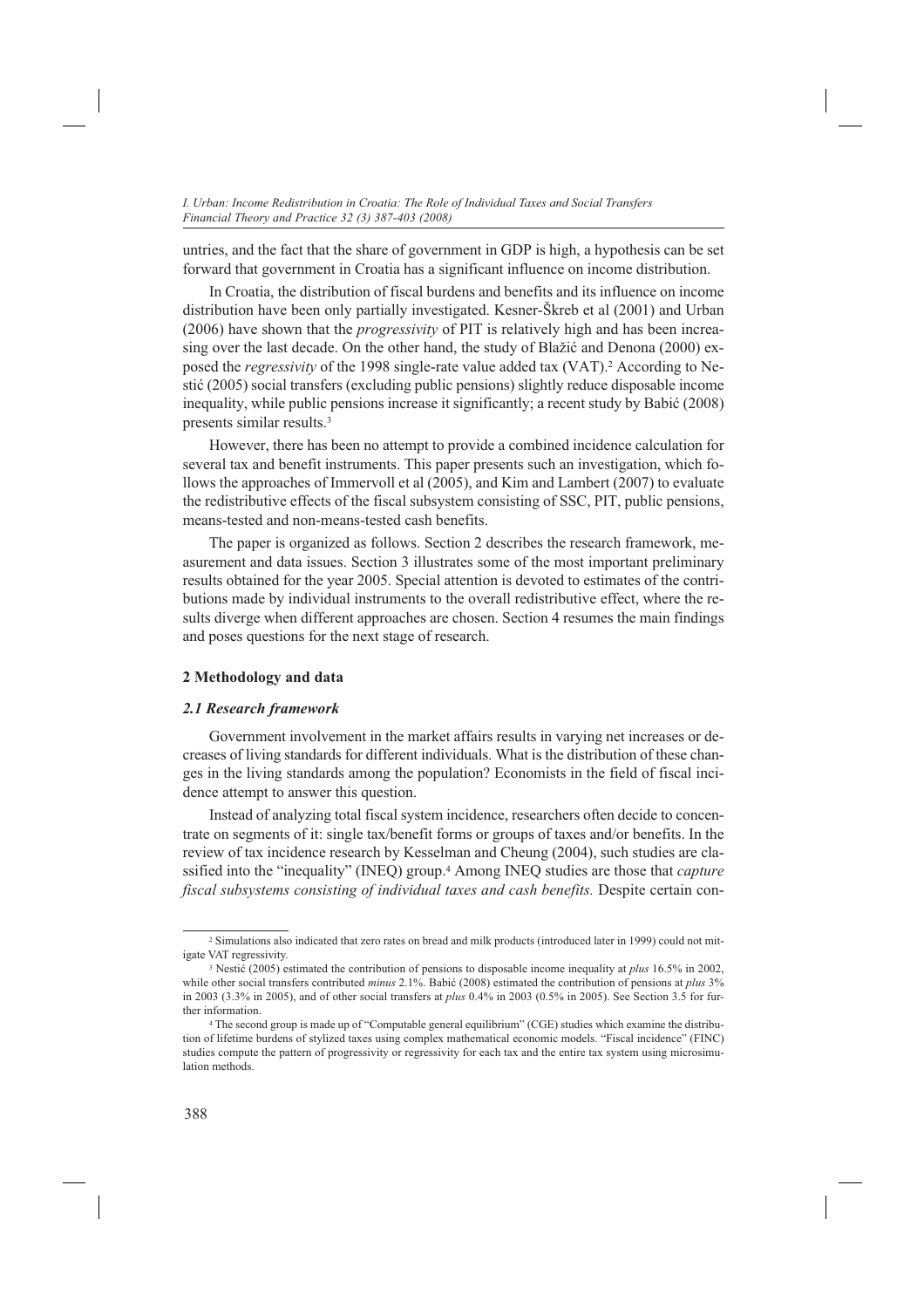straints<sup>5</sup>, this framework is widely used, because it is closely connected with the traditional economic analysis of inequality and poverty. The transition from market income to disposable income is traced where the total redistributive effect is decomposed to show contributions of individual fiscal instruments.

#### *2.2 Measures of living standard*

The task of fiscal incidence research is to measure the difference between the living standard of different individuals in the *pre-fiscal* and *post-fiscal* situation, i.e. the situations *before* and *after* the government intervention takes place. In the INEQ type of research, the term pre-fiscal relates to incomes *before* direct taxation and distribution of cash benefits, hence *pre-*tax-and-benefit (pre-TB) income. On the other side, the term postfiscal relates to incomes *after* direct taxation and cash benefits, hence *post*-tax-and-benefit (*post-*TB) income.

Usually, pre-TB income includes market income together with the value of production for own use and non-government transfers. Post-TB income relates to the disposable income of households, and is equal to pre-TB income minus direct taxes plus cash benefits. However, the analyst may use alternative definitions of pre-TB income, taxes and benefits. For example, public pensions may not be treated as benefits, but rather as a sort of market income. Similarly, SSC to the pension system may be treated as a personal investment and not as a tax.6

The definition of pre-TB income employed in this paper is presented by equations (1) to (4), with symbols explained in Table 1. It treats all three kinds of SSC as "taxes" and public pensions as "benefits". Notice that public pensions are presented by no less than four variables. The first division is inspired by Immervoll et al. (2005), who introduced separate treatment of two groups of pensioners: those aged less than 65, and those aged 65 years and more. The second division is between the pre-PIT and post-PIT pension income. The use of pre-PIT pensions (*xpyo* and *xpol*), when public pensions are not part of pre-TB income, creates an anomaly that would prevent the proper estimation of redistributive effect and reranking of this fiscal instrument.7 Therefore, *npyo* and *npol*  will be used instead, and consequently the redistributive effect of PIT will be underestimated, but only slightly.8

<sup>5</sup> a) Inclusion only of direct taxes and benefits in analysis; exclusion of indirect taxes and in-kind government benefits, b) Assumption that income earners cannot shift the burden of personal taxes, c) Assumption that the existence of taxes and transfers does not affect market incomes, d) Annual instead of lifetime perspective.

<sup>6</sup> In these cases, pensions would be included into pre-TB income, and excluded from the benefits. SSC for the pension fund would be excluded from pre-TB income and from the taxes.

<sup>7</sup> For example, person A, whose only income is a pension of 100 m.u. (money units), pays 10 m.u. of PIT. Now, if we take *pre-PIT* pension as benefit variable (B) and PIT paid as tax variable (T), we have the following amounts for person A: pre-TB income=0, benefits=100, taxes=10. What happens in one-by-one instrument analysis? For PIT, we would obtain the curious result that person A was burdened by tax, despite having no pre-TB income. Thus, if benefits are taxable, the analyst should use amounts net of tax. Otherwise, the tax *precedes* its tax base in the transition from pre-TB to post-TB income. Another cure for this problem is to take post-TB income as the reference base instead of pre-TB income. That is exactly what Immervoll et al (2005) did, mentioning the issue explained above as one of the motives for such decision. Further details can be found in section 2.5.

<sup>8</sup> According to Urban (2006), pension income contributed less than 2% of total PIT revenue in 2004.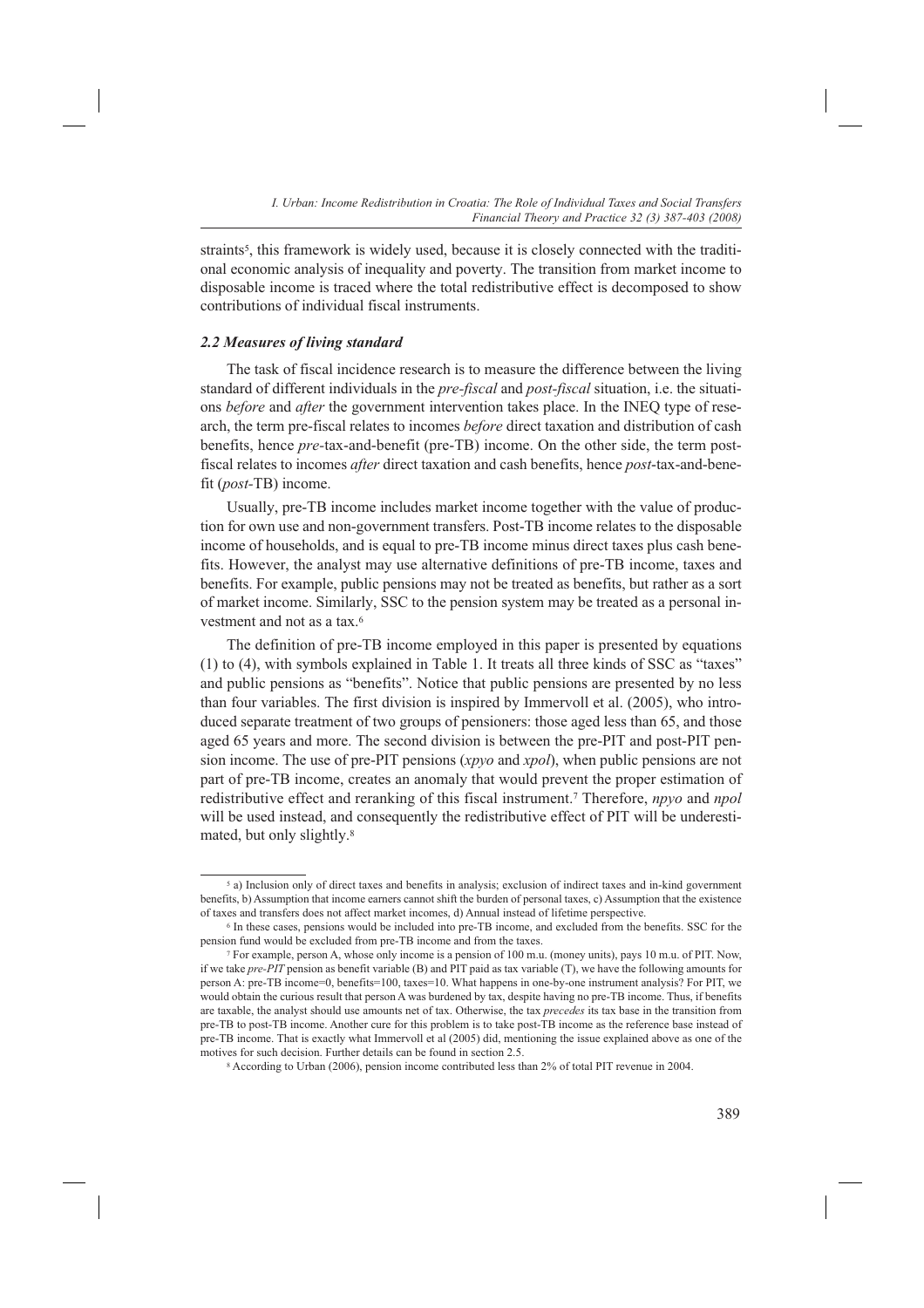The definition of incomes, taxes and benefits

| $X=xtmi + ntmi + nmng + sscp + ssch + sscu$                                | (1) |
|----------------------------------------------------------------------------|-----|
| $T = sscp + ssch + sscu + pito$                                            | (2) |
| $B =$ uneb + sic $b$ + chla + bspa + mata + rehs + (npyo + npol)           | (3) |
| $N = X - T + B = (xtmi + ntmi + nmg + sscp + ssch + sscu) - (sscp + ssch$  |     |
| $+ sscu + pitt) + (uneb + sicb + chla + bspa + mata + rehs + xpyo + xpol)$ |     |
| $=$ xtmi – pito + ntmi + nmng + uneb + sicb + chla + bspa + mata + rehs    |     |
| $+ npyo + npol$                                                            | (4) |
|                                                                            |     |

#### *2.3 Income redistribution: basic concepts and measurement*

The capacity of a fiscal system to redistribute income is often comprehended as the change of income inequality in transition from pre-TB to post-TB income. The fiscal system reduces (increases) income inequality when the *relative net gains* it creates are larger (smaller) for the income-poor than for the income-rich. This unequal treatment of unequals – the poor and the rich in income – is referred to as *vertical inequity. Horizontal inequity,* on the other side, relates to unequal treatment of equals.9 A further concept of *reranking*  corresponds to the income scale rank-switching induced by fiscal system.10

With  $G_X$  and  $G_N$  as Gini coefficients of pre-TB and post-TB income, the redistributive effect is equal to  $RE = G_X - G_{N}$ <sup>11</sup> *RE* can be decomposed as  $RE = V_X - R_X$ , where  $V_X$ is *vertical effect*, a measure of vertical inequity, and *R<sub>x</sub>* is *reranking effect*, a measure of reranking.<sup>12</sup> It is calculated as  $R_x = G_N - D_x^N$ , where  $D_x^N$  is the concentration coefficient of post-TB income, based on the concentration curve of post-TB income,  $C_x^N$ , for which the units are ordered by pre-TB income. Since  $R<sub>x</sub>$  is always positive<sup>13</sup>, the decomposition formula implies that more reranking means less redistributive power. The vertical effect is obtained as  $V_x = G_x - D_x^{N.14}$ 

## *2.4 Decomposition of redistributive effect: contributions of individual fiscal elements*

Researchers who use INEQ models capturing several fiscal instruments are faced with a natural question: How can the contributions of each of these instruments to the overall redistributive effect be determined?

Immervoll et al.(2005) "exclude" a particular tax or benefit from the income base and compare the inequality of the resulting variable with the inequality of the reference variable. In their words: "Starting from a situation where this instrument does not exist, what are the distributive effects of it?" They proceed in the following manner. *To* the post-TB income they *add* amount of each tax instrument  $T_i$  ( $i = 1,..., p$ ) separately, obtaining  $p$  variables  $N + T_i$ . Next, *from* the post-TB income they *subtract* amount of each benefit instru-

<sup>9</sup> This occurs when persons A and B have same pre-TB income, but different post-TB income.

<sup>10</sup> For example, if C has a greater pre-TB income but a smaller post-TB income than D.

<sup>11</sup> A thorough presentation of theory and measurement is given in Lambert (2001) and Duclos and Araar (2006).

<sup>&</sup>lt;sup>12</sup> In the indices  $V<sub>x</sub>$  and  $R<sub>y</sub>$ , the subscript *x* denotes the reference income, in this case pre-TB income.

<sup>&</sup>lt;sup>13</sup> As  $C_x^N$  cannot lie below Lorenz curve of post-TB income  $(L_N)$ , it follows that  $R_x \ge 0$ .

<sup>&</sup>lt;sup>13</sup> As  $C_x^N$  cannot lie below Lorenz curve of post-TB income  $(L_N)$ , it follows that  $R_x \ge 0$ .<br><sup>14</sup> Subscript x in index  $D_x^N$  denotes the variable by which the income units are ordered when concentration curve  $C_x^N$  was constructed.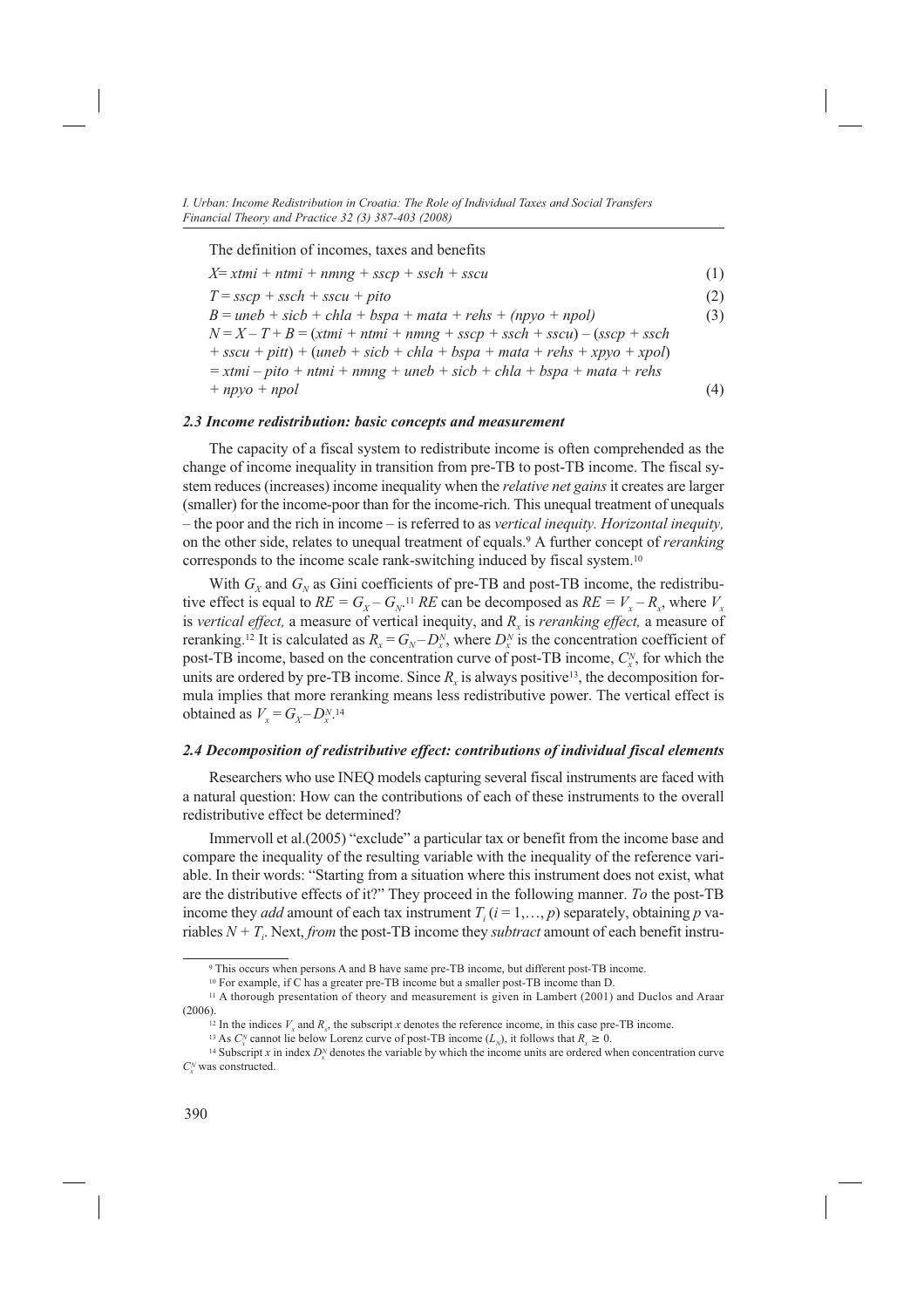*Table 1 Variables of income, taxes and benefits*

| General<br>Pre-TB income<br>X<br>Post-TB income<br>N<br>Total individual taxes<br>T                                                                                            |  |
|--------------------------------------------------------------------------------------------------------------------------------------------------------------------------------|--|
|                                                                                                                                                                                |  |
|                                                                                                                                                                                |  |
|                                                                                                                                                                                |  |
|                                                                                                                                                                                |  |
| Total cash benefits<br>B                                                                                                                                                       |  |
| Market incomes                                                                                                                                                                 |  |
| Market income taxable by PIT: wages and salaries, self-employment income, income from<br>xtmi<br>part-time and contractual work, rental income and income from property rights |  |
| Non-taxable market income: dividends, interest<br>ntmi                                                                                                                         |  |
| Non-market non-fiscal incomes                                                                                                                                                  |  |
| Value of production for own use; Periodic transfers from private persons: gifts, alimonies<br>nmng                                                                             |  |
| Public pensions                                                                                                                                                                |  |
| Public pensions to persons aged less than 65, before PIT<br>xpyo                                                                                                               |  |
| Public pensions to persons aged less than 65, after PIT<br>npyo<br>(hence also "Pensions $(\le 65)$ ")                                                                         |  |
| Public pensions to persons aged 65 and more, before PIT<br>xpol                                                                                                                |  |
| Public pensions to persons aged 65 and more, after PIT<br>npol<br>(hence also "Pensions $(65&>$ )")                                                                            |  |
| Taxes                                                                                                                                                                          |  |
| SSC to the pension system<br>$s$ s $cp$                                                                                                                                        |  |
| SSC to the health system<br>ssch                                                                                                                                               |  |
| SSC to the unemployment protection system<br>sscu                                                                                                                              |  |
| Personal income tax and local surtax, total<br>pitt                                                                                                                            |  |
| Personal income tax and local surtax, on xtmi<br>pito                                                                                                                          |  |
| Personal income tax and local surtax, on xpyo and xpol<br>pitp                                                                                                                 |  |
| <b>Benefits</b>                                                                                                                                                                |  |
| Basic support allowance (Socijalna pomoć)<br>bspa                                                                                                                              |  |
| Unemployment benefit (Naknada za nezaposlenost)<br>uneb                                                                                                                        |  |
| Child allowance (Doplatak za djecu)<br>chla                                                                                                                                    |  |
| Sick-leave benefit (Naknade za bolovanje duže od 42 dana)<br>sicb                                                                                                              |  |
| Maternity allowances (Primanja na ime porodnog dopusta; Primanja za opremu<br>mata<br>novorođenčadi)                                                                           |  |
| Rehabilitation supplement (Naknade za tjelesno oštećenje i tuđu njegu; Iznos za rehabilitaciju<br>rehs<br>i zapošljavanje invalidnih osoba)                                    |  |

a) The benefits other than public pensions are sorted into six groups. Basic support allowances provide subsistence to the income-poor. Rehabilitation supplement covers assistance to physically injured people and those wh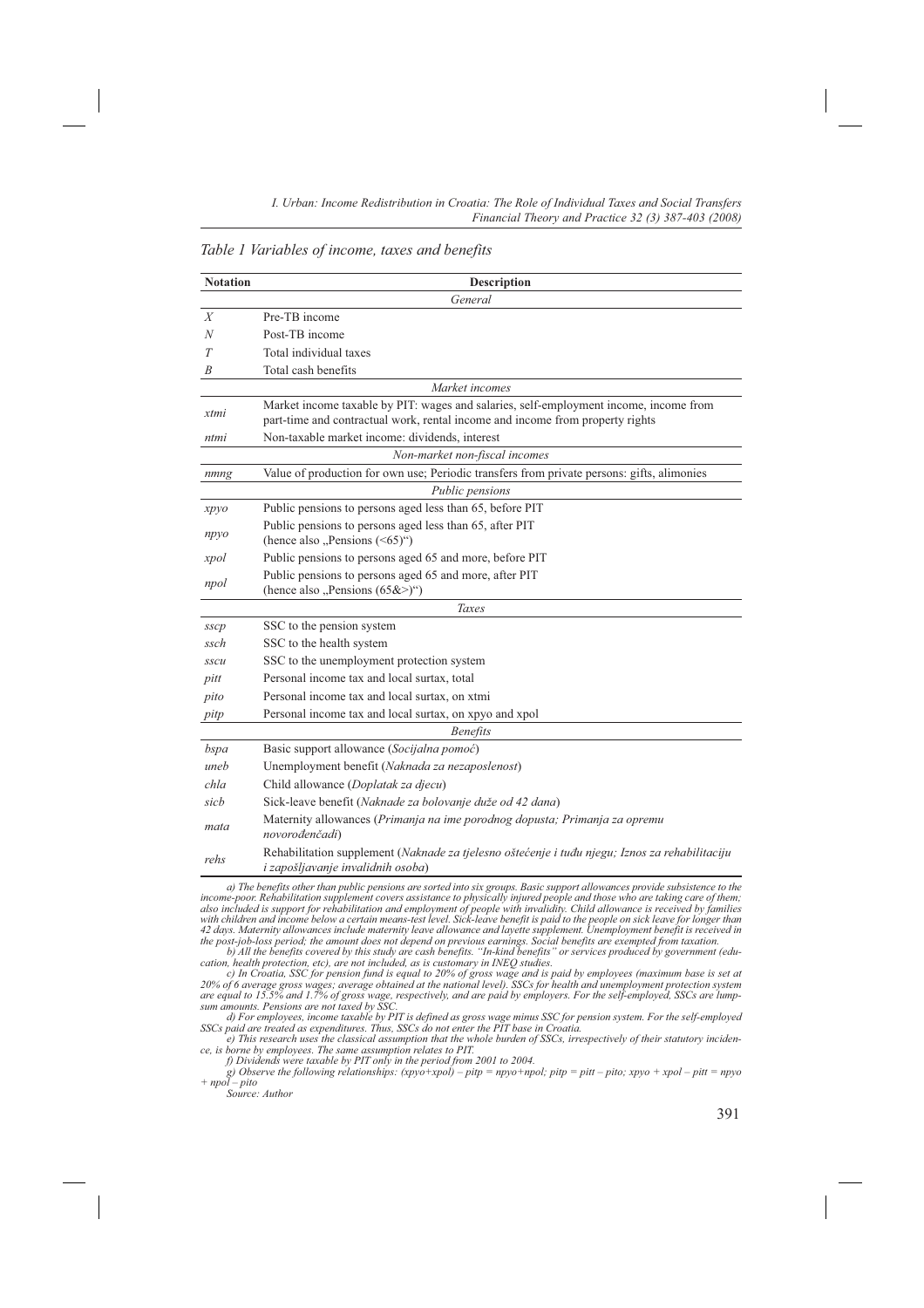ment  $B_j$  ( $j=1,..., q$ ) separately, obtaining  $q$  variables. Then they obtain Gini coefficients for  $N + T_i$  and  $N - B_j$ , namely  $G_{N+T_i}$  and  $G_{N-B_j}$ , and calculate the difference between these coefficients and the post-TB income Gini coefficient:  $G_{N+T_i} - G_N$  and  $G_{N-B_j} - G_N$ . These differences can finally be ranked to indicate the most (the least) redistributive instruments.

Another way to evaluate contributions of individual fiscal instruments is to decompose the vertical effect  $(V<sub>x</sub>)$  in the manner proposed by Lambert (1985), the approach empirically used by Kim and Lambert (2007). The original decomposition is adapted here to reflect the contributions of *p* individual taxes and *q* benefits:

$$
V_x = \frac{\sum_i^p t_x^i (D_x^{T_i} - G_x) + \sum_j^q b_x^j (G_x - D_x^{B_j})}{1 - t_x + b_x}
$$
(5)

where  $t_x^i$  and  $b_x^j$  are shares of tax *i* and benefit *j* in pre-TB income,  $t_x = \sum_i^p t_x^i$  and , whereas  $D_x^{T_i}$  and  $D_x^{B_j}$  are concentration coefficients of tax *i* and benefit *j* (based on concentration curves  $C_n^{T_i}$  and  $C_n^{B_j}$ , for which the income units are ordered by pre-TB income). The relative contributions of tax *i* and benefit *j* to overall vertical effect are respectively obtained as  $\lambda_x^{T_i} = \frac{t_x^i (D_x^{T_i} - G_x)}{1 - t_x + b_x} \frac{1}{V_x}$  and  $\lambda_x^{B_i} = \frac{b_x^j (G_x - D_x^{B_i})}{1 - t_x + b_x} \frac{1}{V_x}$ .

#### *2.5 Reference income*

What is the appropriate reference income in the measurement of income redistribution? Pre-TB income is commonly used in research into tax progressivity. However, Lerman and Yitzhaki (1995) disagree, "think[ing] that the after-tax ranking is the appropriate ranking for calculating progressivity". The "exclusion" method of Immervoll et al (2005) uses post-TB income as a reference income, while the "decomposition" method of Lambert (1985) takes pre-TB income by default.

However, we could consider *an exercise* in which opposite reference bases are used for two methods. In that case, the "exclusion" method would rank the differences  $G_X - G_{X \cdot T_i}$  and  $G_X - G_{X \cdot B_j}$  (instead of  $G_{N+T_i} - G_N$  and  $G_{N \cdot B_j} - G_N$ ). For the "decomposition" method things are slightly more complicated. While the redistributive effect is still equal to  $RE = G_X - G_N$ , the vertical effect is now  $V_n = D_N^X - G_N$ , and the reranking is calculated as  $R_n = G_X - D_n^X$  (according to Lerman and Yitzhaki, 1995). Note that now we have  $RE = V_n + R_n$ , where the reranking positively contributes to the redistributive effect. Decomposition of the vertical effect in (6) is analogous to equation (5):

$$
V_n = \frac{\sum_i^p t'_n (D_n^{T_i} - G_N) + \sum_j^q b'_n (G_N - D_n^{B_j})}{1 + t_n - b_n}
$$
(6)

where  $t_n^i$  and  $b_n^j$  are shares of tax *i* and benefit *j* in post-TB income,  $t_n = \sum_i^p t_n^i$  and  $b_n = \sum_{i=1}^{q} b_n^j$ , whereas  $D_n^{T_i}$  and  $D_n^{B_j}$  are concentration coefficients of tax *i* and benefit *j*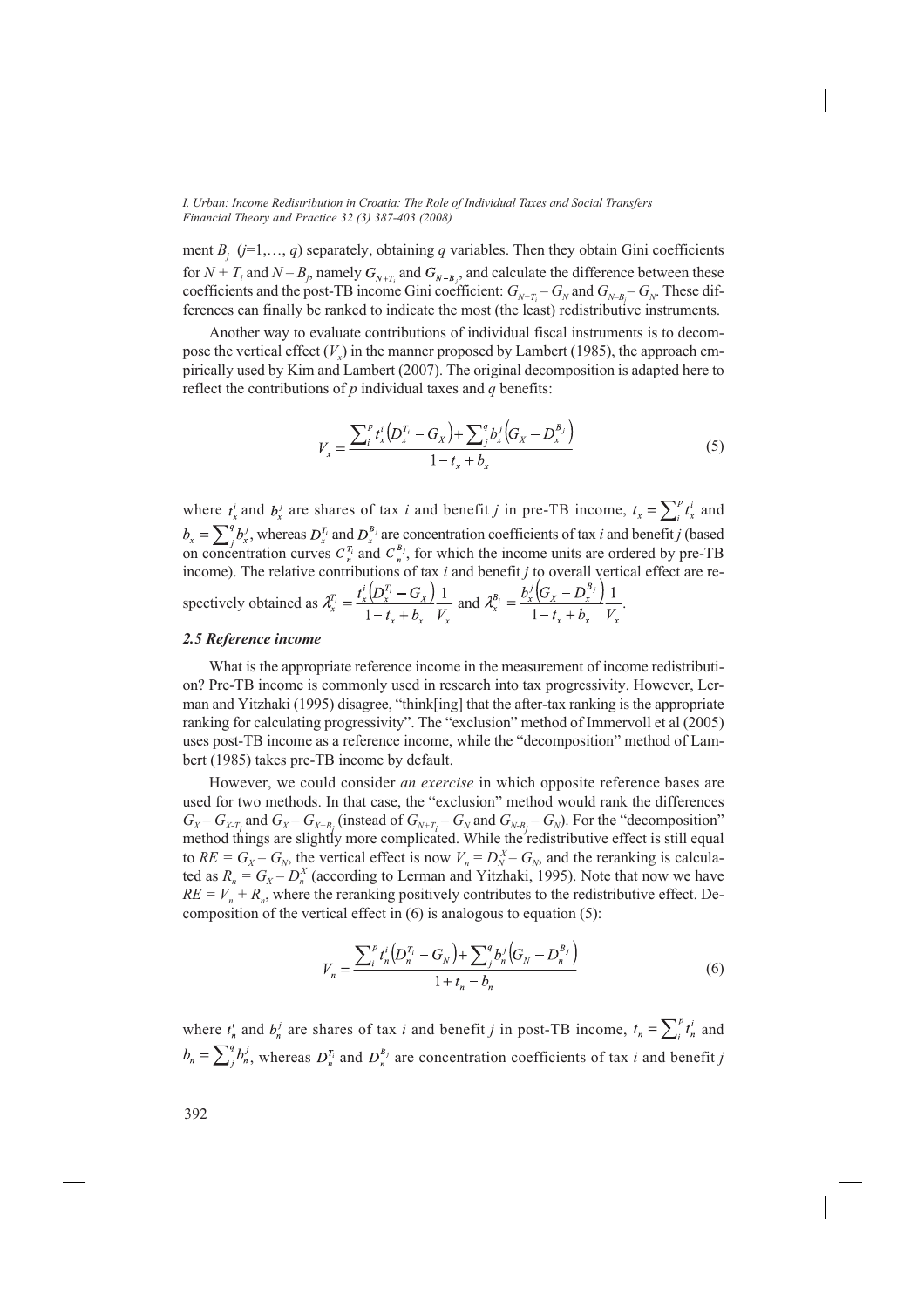(based on concentration curves  $C_n^{\tau_i}$  and  $C_n^{\mu_j}$ , for which the income units are ordered by post-TB income). The relative contributions of tax *i* and benefit *j* to overall vertical effect are respectively obtained as  $\lambda_n^{T_i} = \frac{t_n^i (D_n^{T_i} - G_N)}{1 + t_n - b_n} \frac{1}{V_n}$  i  $\lambda_n^{B_i} = \frac{b_n^i (G_N - D_n^{B_j})}{1 + t_n - b_n} \frac{1}{V_n}$ .

We are interested whether the contributions to redistribution significantly change when the reference bases are reversed. The results of the exercise are presented in section 3.4.

#### *2.6 Data*

The empirical research started with acquisition of microdata from the household budget survey databases (Anketa o potrošnji kućanstava; APK) obtained from the Croatian Statistical Office (Državni zavod za statistiku; DZS), for the period 2001 to 2006. APK contains the relevant data on incomes (at individual level), consumption (at household level) and other indicators for a representative sample of households. However, the data on incomes are registered net of PIT and SSC. Therefore, the author developed a microdata-model that applies tax code to the data and transforms the net incomes into gross incomes, identifying the amounts of PIT and SSC for each individual.15 The data on social transfers are already available in APK.16

#### **3 Results**

#### *3.1 Analysis by economic groups*

For purpose of this descriptive analysis, benefits (other than pensions) are further grouped into means-tested (child allowance and basic support allowance) and non-meanstested (unemployment benefit, sick-leave benefit, maternity allowances and rehabilitation supplement). Household incomes, taxes and benefits are equivalized using the following formula:

$$
X_i^e = X_i / e_i \tag{7}
$$

$$
e_i = 0.5 + 0.5 \times adults_i + 0.3 \times children_i \tag{8}
$$

where, for household *i*:  $X_i$  is income,  $X_i^e$  is equivalized income, and  $e_i$  is the deflator with parameters defined as in the "modified OECD scale".

<sup>15</sup> This model uses all the data on individuals and their household members available in APK: working status, number of children and dependent spouses; place of living; net incomes by source (wages, pensions, self-employment income, capital income, rents, etc.); outlays on items such as mortgage interest rate, life insurance (needed for calculation of PIT deductions).

<sup>&</sup>lt;sup>16</sup> At that moment, the dataset used in this research was the best choice for given purpose. The usual caveats for survey and micro-simulated data apply. A superior choice would be the database compiled by merging datasets from various *official* sources (for example, population survey, tax administration, pension fund, relevant welfare state ministries and agencies, etc.). Such a database has been created for Slovenia (see Čok et al, 2008).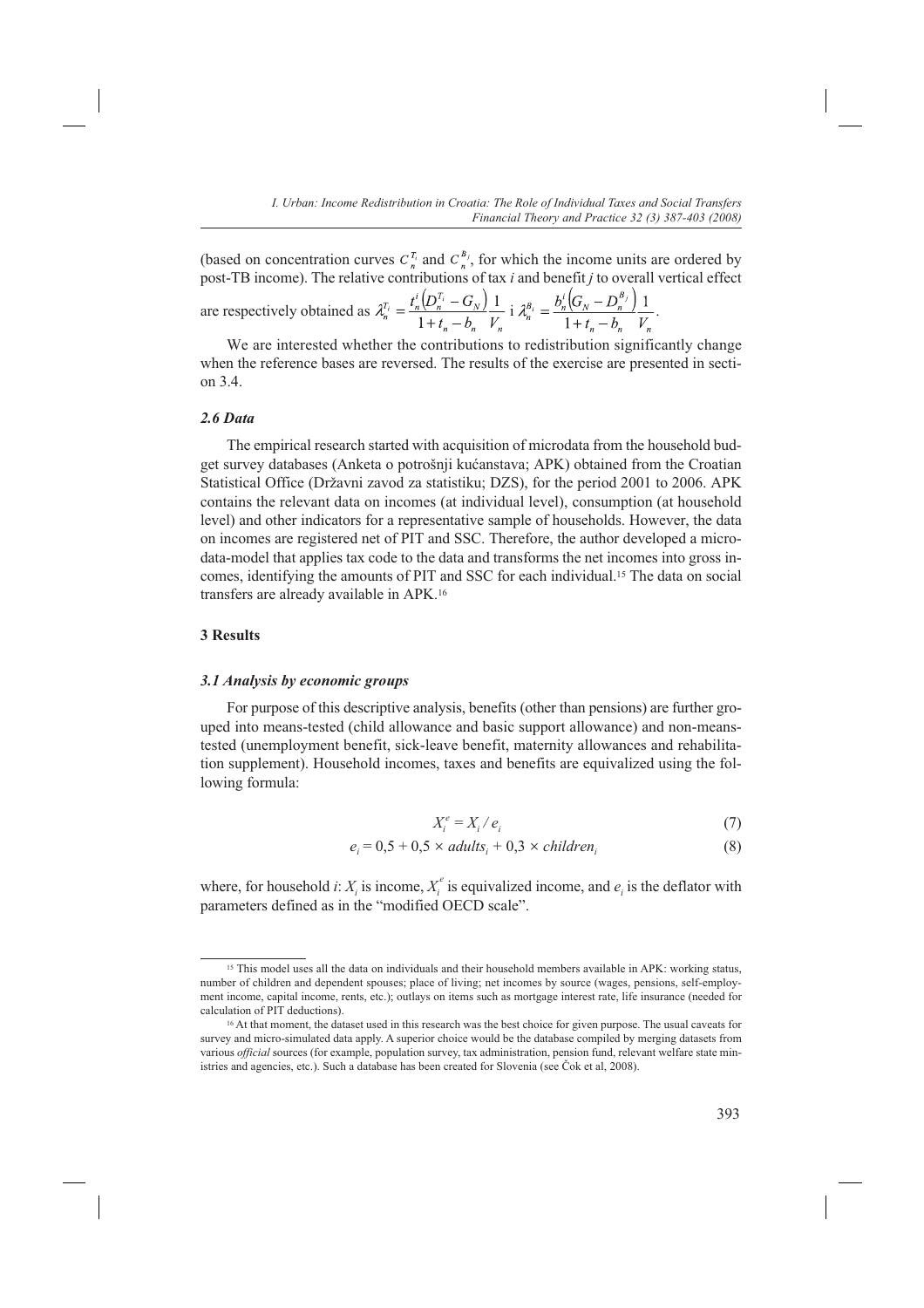Households are divided into four groups depending on their members' working status and age. "Fully employed" households are those with one or more working-age adults (people aged between 15 and 64 years, excluding those involved in secondary or tertiary education henceforth WAAs) under the condition that all of them are employed or self-employed. In "mixed" households at least one WAA is employed or self-employed, and at least one WAA is either unemployed or inactive. In "workless" households, there are no employed or self-employed WAAs, while one or more WAAs are unemployed or inactive. "Elderly only" households do not include WAA members. Note that some of the elders (those aged above 64 years) live in the first three groups of households, together with WAAs and children (those aged less than 15 and those involved in secondary or tertiary education).

| <b>Type</b>     | <b>Characterization</b>                                | Equivalent units in 2005 $(\% )$ |
|-----------------|--------------------------------------------------------|----------------------------------|
| Full employed   | $em > 0$ , $un = 0$ , $el \ge 0$                       | 33.5                             |
| Mixed           | $\text{em} > 0$ , $\text{un} > 0$ , $\text{el} \geq 0$ | 32.5                             |
| <b>Workless</b> | $em = 0$ , $un > 0$ , $el \ge 0$                       | 16.2                             |
| Elderly only    | $em = 0$ , $un = 0$ , $el \ge 0$                       | 17.8                             |

*Table 2 Defining groups of households*

*Notes: em = employed or self-employed, un = unemployed or inactive; el = the elderly Source: Author*

Figures 1 shows the composition of income in 2005 for the economic status groups. Part of each column above the horizontal axis presents the average disposable income of the corresponding group, expressed as a percentage of the average disposable income of the "fully employed" group. The sum of (a) post-tax-pre-benefit income, (b) PIT and (c) SSC, is equal to pre-TB income. Large differences in average pre-TB income are visible across the groups, indicating a high level of pre-fiscal income inequality. Roughly, the ratio of pre-TB average group incomes is 13:8:2:1, respectively. However, due to government taxes and transfers this ratio turns to the significantly milder ratio of 11:8:6:6, when we observe post-TB income. Both taxes and benefits help in the achievement of this result. Almost all taxes are paid by the first two groups. "Pensions  $(65&&>$ " can be found in all groups and naturally present the largest income component in the "elderly only" group. On the other hand, "Pensions (<65)" make almost half of disposable income of the "workless" group, largely outweighing non-pension benefits in overall importance for living standard.

#### *3.2 Analysis by quintiles of pre-TB income distribution*

Distribution analysis is repeated for households sorted into quintile groups, and the results are shown in Figure 2. The poorest 40% households hold 6.5% of total pre-TB income, but end with one quarter of disposable income. They received 59% of all pensions and other benefits, and paid 3.4% of all taxes. The middle quintile group receives in benefits just as much as it contributes through taxes, which keeps its piece of income cake un-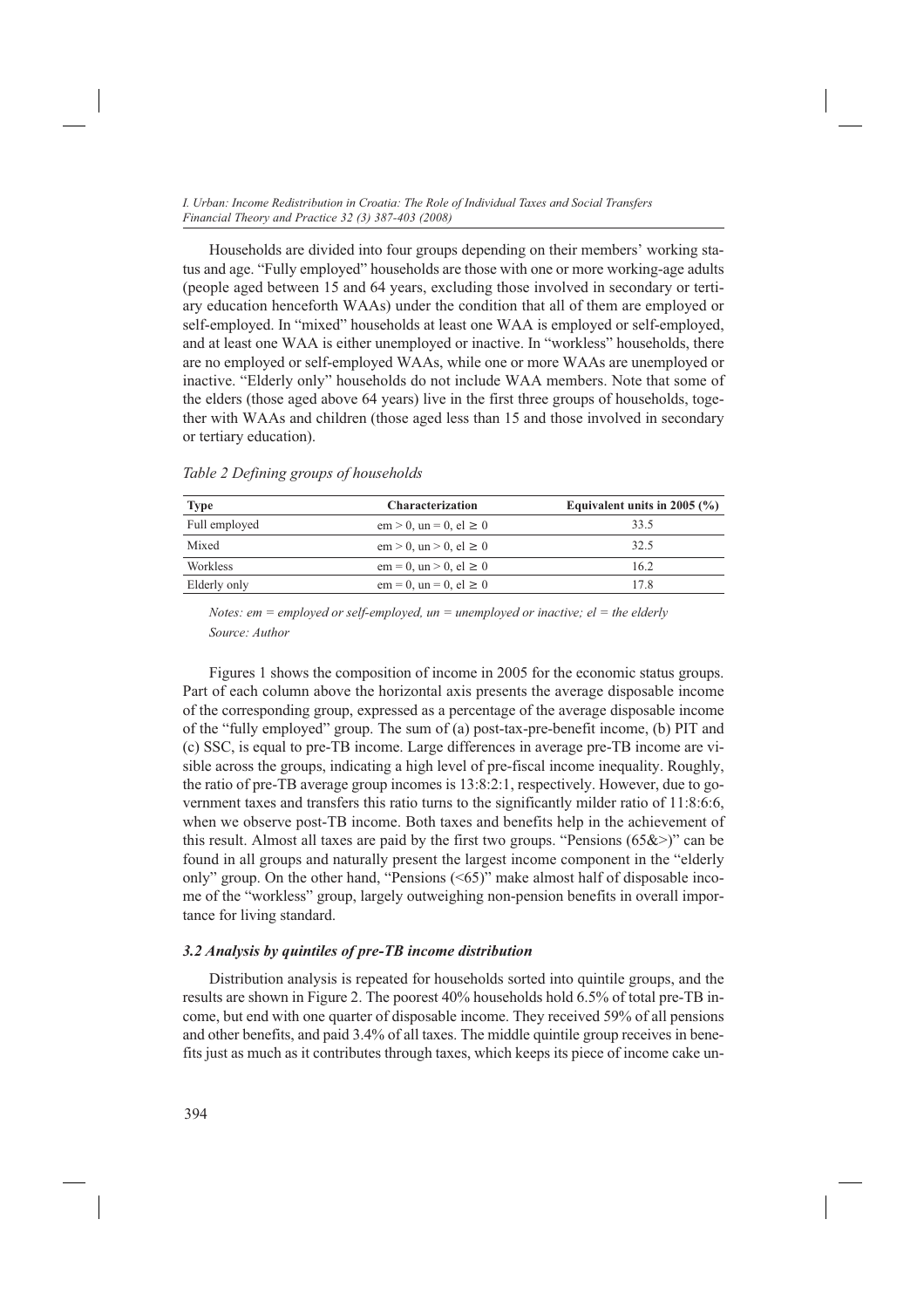100 90 80 70 60 50 40 30 20 10 0 -10  $-20$ -30 -40 -50 fully employed mixed workless elderly only household groups PIT **SSC** Non means-tested benefits **Means-tested** benefits  $\Box$  Pensions (<65)  $\Box$  Pensions (65&>) Post-tax-pre-benefit income

*Figure 1 Composition of total income in 2005 by economic groups*

*Source: Author's calculations based on APK*

changed in the transition from market to disposable income. On the other hand, the share of the top quintile falls from 1/2 of pre-TB income to 1/3 of disposable income. Comparison of "SSC and PIT" columns with "Pre-TB income" columns for each quintile group gives us impression that total taxes are mildly progressive. We therefore expect that more important wheel of redistribution will be public pensions.

#### *3.3 Measures of redistributive effect*

As Table 3 presents, the fiscal system defined by equations (1) to (4) achieves a reduction of income inequality of about 40%, as the Gini coefficient decreases from 0.5144 to 0.2963 in the transition from pre-TB to post-TB income. The reranking introduced by the system is relatively high. A common interpretation of the reranking measure is the following: the redistributive effect would be 25% higher if reranking were eliminated. However, before making such a conclusion, the analyst must carefully consider the fiscal instruments involved. As will be seen later, most of the reranking is caused by pensions. In this case, elimination of reranking might call for considerable changes in the design of the pension and overall fiscal system.17 It will be shown later how much reranking is caused by other instruments.

*Notes: Group averages expressed as percentages of "Fully employed" average disposable income. "Post-tax-pre-benefit income" is equal to xtmi+ntmi+nmng–pito.*

<sup>&</sup>lt;sup>17</sup> The issue of reranking is controversial and will receive more attention later during this project.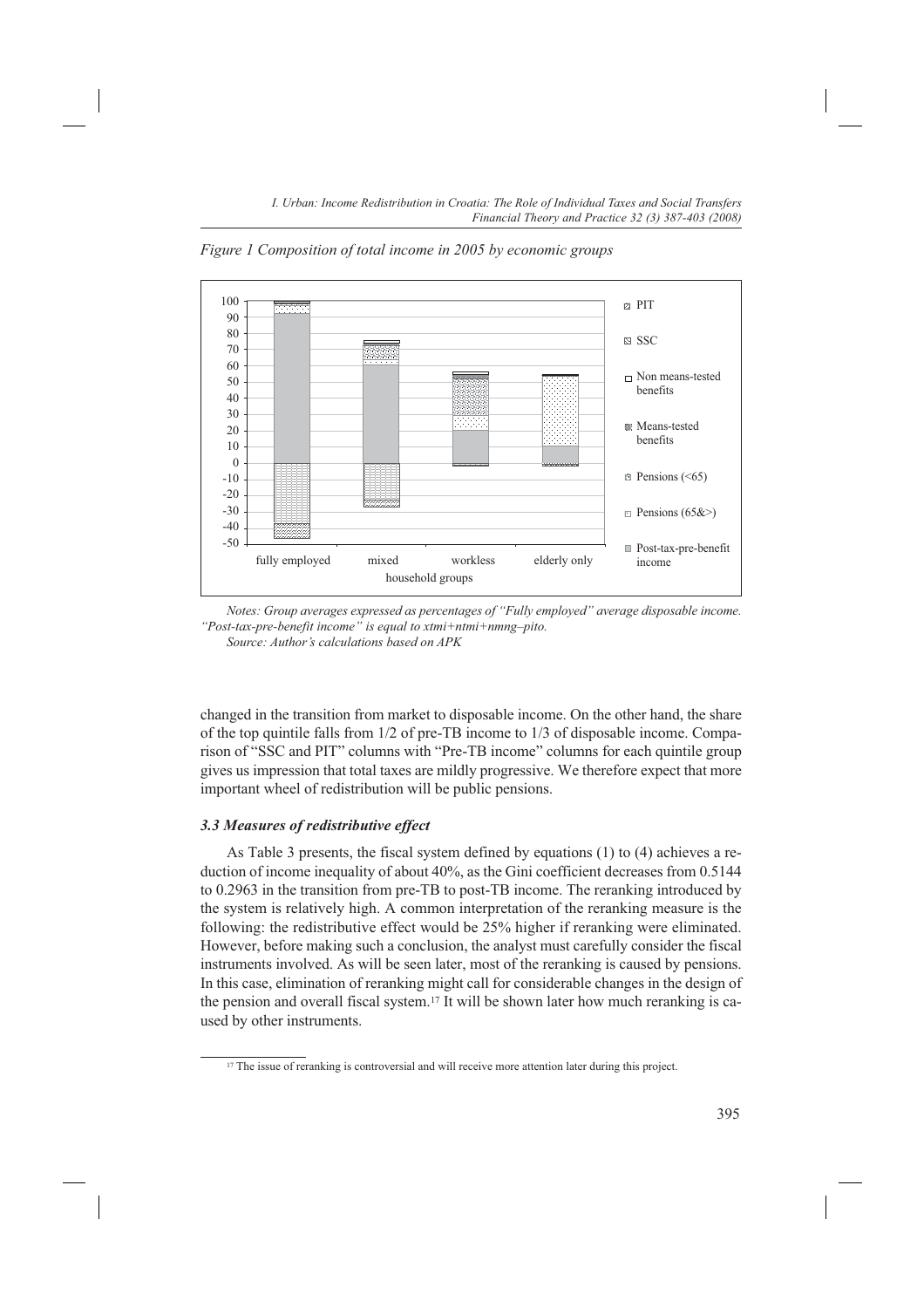

*Figure 2 Distribution of income, taxes and benefits in 2005, by quintile groups*

*Source: Author's calculations based on APK*

 $\Box$  SSC and PIT  $\Box$  pensions and benefits

# *3.4 Contributions of individual fiscal elements*

Table 4 contains the information needed to decompose the redistributive effect into the contributions of individual fiscal elements. Before they are used in decomposition, it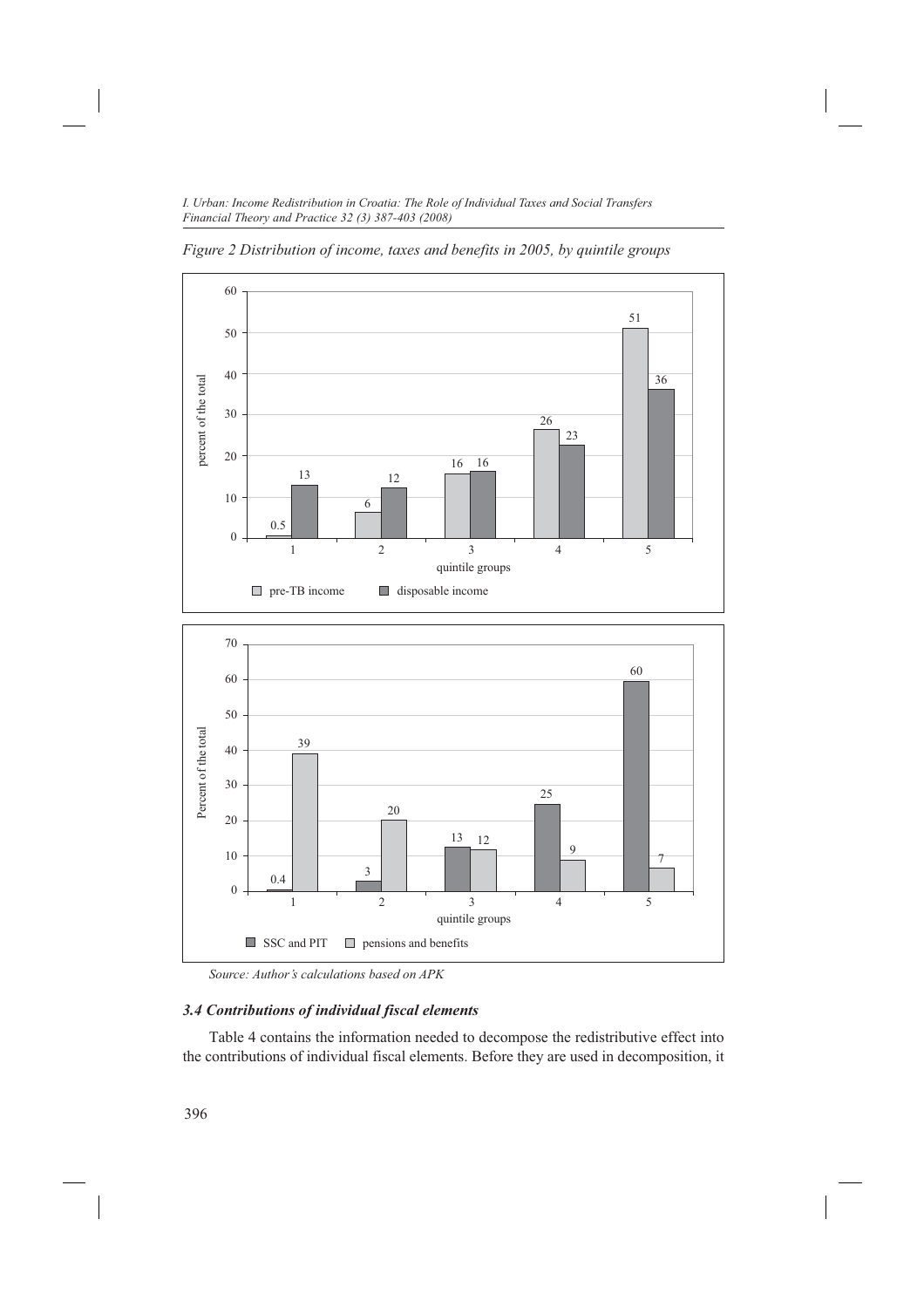*I. Urban: Income Redistribution in Croatia: The Role of Individual Taxes and Social Transfers Financial Theory and Practice 32 (3) 387-403 (2008)*

*Table 3 Inequality and redistributive effect*

|  |  | $G_Y$ $G_N$ $D_Y^N$ $D_Y^N$ RE RE (% $G_Y$ ) $V_Y$ $R_Y$ $R_Y$ (% RE) |                  |  |
|--|--|-----------------------------------------------------------------------|------------------|--|
|  |  | 0.5144 0.2963 0.2418 0.4389 0.2181 42                                 | 0.2726 0.0545 25 |  |

*Source: author's calculations based on APK*

is instructive to look at the individual columns. Among taxes, PIT is the most *progressive*  $(D_x^{T_i} = 0.7710)$ , while among benefits, basic support allowance is the most *regressive*  $(D_x^{B_j})$  $=$   $-$  0.5422); this is expected because the two instruments are designed and calibrated with the purpose of income redistribution. "Pensions  $(65&&>$ " are very close in regressivity to basic support allowance  $(D_x^B y = -0.5045)$ , but their amount is many times larger, and this makes "Pensions (65&>)" the most influential redistributive element ( $V_x^B$  = 0.1260; while  $V_x^T$  for all taxes together is 0.0406). The other pension category, "Pensions (<65)" is only half as regressive  $(D_x^{B_j} = -0.2607)$ .

Columns 6 and 7 in Table 4 present the inequality of income  $(G_{X-T_i}; G_{X+B_j})$  and redistributive effect  $(RE_x^T \text{ and } RE_x^B)$  that would prevail if only the particular instrument was applied to the pre-TB income. Rerankings are also calculated for this case; the largest reranking relative to  $RE_{x}^{T_i}$  ( $RE_{x}^{B_i}$ ) of 38% is measured for "Pensions (<65)", while for example, for PIT it is less than 2%.

All calculations are now repeated for post-TB income as a reference base, and the results are shown in Table 5. To ask the main question again: which instruments are most important in achieving redistribution in Croatia? Tables 4 and 5 contain all the relevant data to compare the results for two approaches: the "decomposition" (Lambert, 1985) and "exclusion" (Immervoll et al, 2005) approaches, and for two reference bases: pre-TB income and post-TB income. Redistributive effects of single instruments can be found in columns 7 and 12 of Tables 4 and 5 respectively, but for now we are more interested in the rankings shown in columns 8 and 13 of the same tables. These rankings are copied into the Table 6, and sorted in ascending order of the first column.

When pre-TB is the reference income "decomposition" and "exclusion" methods give almost identical results (columns 1 and 2 of Table 6). 'Exclusion method & post-TB income' (Table 6, column 4; this combination is used by Immervoll et al, 2005) ranks the first three instruments in the same way as the approaches in columns 1 and 2, while the five bottom-ranked instruments have the same order as in column 3. The most striking discrepancy appears between the 'decomposition method & post-TB income' (Table 6, column 3) and all other models. "Pensions (<65)" are only ranked 5 here in contrast to rank 2 in all other models, while PIT with the rank 2, is just below the "Pensions  $(65&&>$ " which are unambiguously the prime redistributive instrument.

The difference between pre-TB and post-TB income as reference bases is also illustrated by Figure 3, which presents the results obtained by the "decomposition" method (column 12 of Tables 4 and 5). Pensions together capture over 80% of the redistributive effect if pre-TB income is chosen, but only 40% in the case of post-TB income. The contribution of "Pensions (<65)" shrinks from 25% to 7%, while that of PIT rises from  $5\%$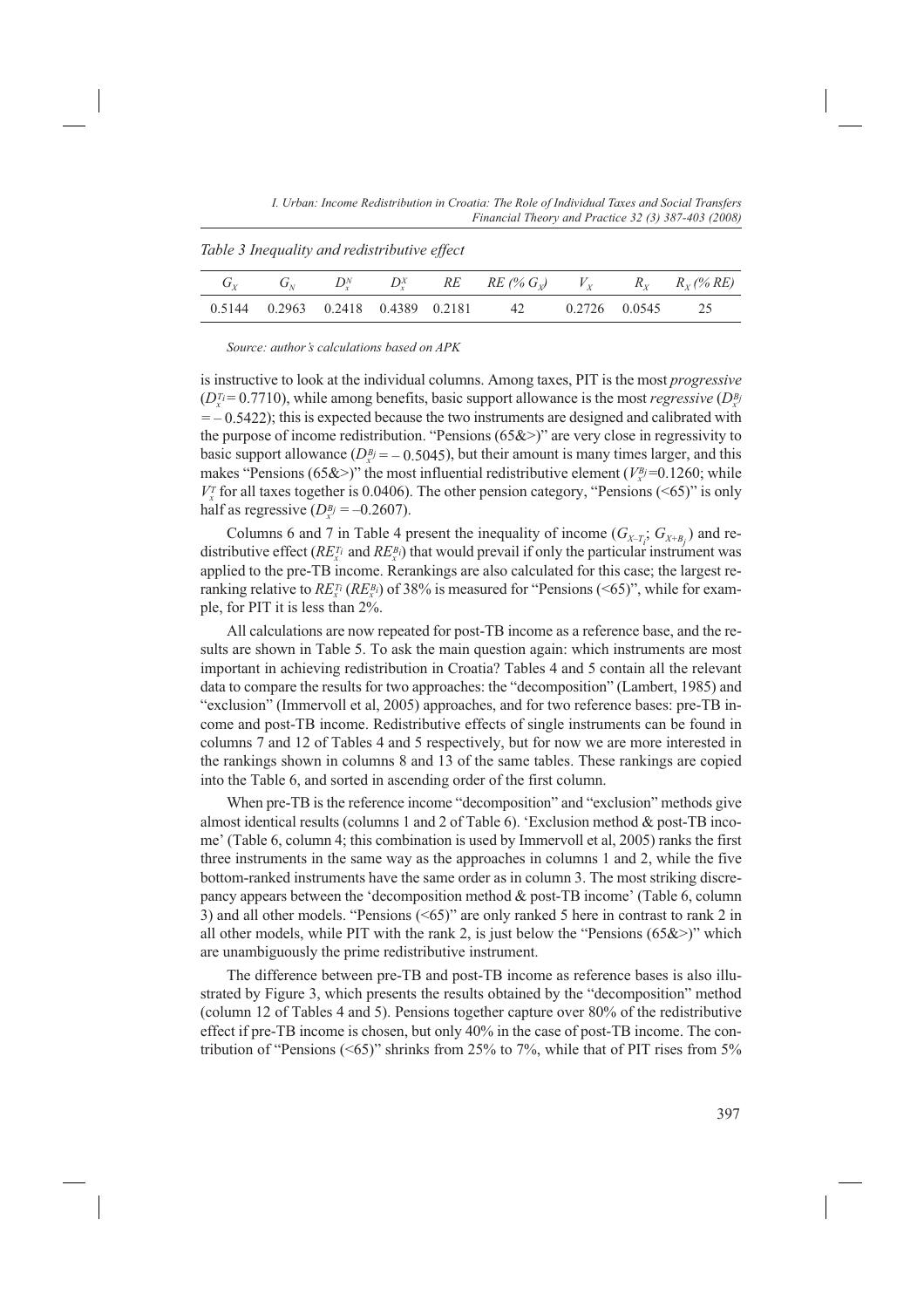|                 |                                                     | 2                 | 3              | 4                                      | 5                    | $\circ$                         | Γ                                   | $^{\circ}$                 | $\circ$      | $\approx$                           | $\equiv$                              | 12                                         | $\frac{13}{2}$                                      |
|-----------------|-----------------------------------------------------|-------------------|----------------|----------------------------------------|----------------------|---------------------------------|-------------------------------------|----------------------------|--------------|-------------------------------------|---------------------------------------|--------------------------------------------|-----------------------------------------------------|
|                 | $D_{\scriptscriptstyle x}^{\scriptscriptstyle T_i}$ | $D_x^{T_i}-G_x$   | $t_x^{\prime}$ | $\boldsymbol{V}^{\mathrm{r}}_{\times}$ | $D^{x-\tau_i}_x$     | $G_{\scriptscriptstyle{X-T_i}}$ | $\mathit{RE}^{\mathcal{I}_i}_x$     | (rank)<br>$RE_{x}^{T_{i}}$ | $RE_x^{T_i}$ | (% RE)<br>$RE_{x}^{T_{i}}$          | $\mathcal{A}_s$                       | $\lambda_{x}^{T_{i}}$ (%V)                 | $\lambda_{\vec{k}}^{\mu}$ (rank)                    |
| sscp            | 0.5696                                              | 0.0552            | 0.1341         | 0.0085                                 | 0.5059               | 0.5065                          | 0.0079                              | 4                          | 0.0006       | 8.0                                 | 0.0078                                | 2.8                                        | 4                                                   |
| ssch            | 0.5696                                              | 0.0552            | 0.1039         | 0.0064                                 | 0.5080               | 0.5084                          | 0.0060                              | 5                          | 0.0004       | 5.9                                 | 0.0060                                | 2.2                                        | $\circ$                                             |
| <b>R</b> SSCH   | 0.5847                                              | 0.0703            | 0.0106         | 0.0008                                 | 0.5136               | 0.5136                          | 0.0008                              | 12                         | 0.0000       | 0.7                                 | 0.0008                                | 0.3                                        | $\overline{2}$                                      |
| pito            | 0.7710                                              | 0.2566            | 0.0558         | 0.0152                                 | 0.4992               | 0.4994                          | 0.0150                              | 3                          | 0.0002       | 1.5                                 | 0.0150                                | 5.5                                        | 3                                                   |
| Taxes           | 0.6070                                              | 0.0926            | 0.3045         | 0.0406                                 | 0.4738               | 0.4775                          | 0.0369                              |                            | 0.0037       | 10.0                                | 0.0296                                | 10.8                                       |                                                     |
|                 | $\boldsymbol{D}_x^{B_j}$                            | $G_x - D_x^{B_i}$ | $b_{\rm x}^j$  | $V_x^{\mathcal{B}_j}$                  | $D_{x}^{^{X+B_{j}}}$ | $G_{\scriptscriptstyle X+B_j}$  | $\mathit{RE}^{\mathcal{B}_{i}}_{x}$ | $RE_{x}^{B_{i}}$ (rank)    | $RE_x^{B_i}$ | $(% RE)$<br>$\mathit{RE}^{\,B_i}_x$ | $\mathcal{A}^{\mathcal{B}_{i}}_{\mu}$ | $\mathcal{X}_{x}^{\mathbb{P}_{i}}$<br>(%V) | $\mathcal{X}_{x}^{\!\scriptscriptstyle B_i}$ (rank) |
| uneb            | $-0.1388$                                           | 0.6532            | 0.0060         | 0.0039                                 | 0.5105               | 0.5110                          | 0.0034                              | ${}^{\circ}$               | 0.0005       | 13.9                                | 0.0041                                | 1.5                                        | ${}^{\circ}$                                        |
| sich            | $-0.1413$                                           | 0.6557            | 0.0029         | 0.0019                                 | 0.5125               | 0.5128                          | 0.0016                              | $\equiv$                   | 0.0003       | 20.2                                | 0.0020                                | 0.7                                        |                                                     |
| chla            | $-0.1082$                                           | 0.6226            | 0.0100         | 0.0062                                 | 0.5082               | 0.5086                          | 0.0058                              | $\circ$                    | 0.0003       | 6.0                                 | 0.0065                                | 2.4                                        | 5                                                   |
| pasq            | $-0.5422$                                           | 1.0566            | 0.0053         | 0.0056                                 | 0.5088               | 0.5094                          | 0.0050                              | L                          | 0.0006       | 12.9                                | 0.0059                                | 2.2                                        | ↽                                                   |
| mata            | 0.0400                                              | 0.4744            | 0.0044         | 0.0021                                 | 0.5123               | 0.5127                          | 0.0017                              | $\overline{10}$            | 0.0003       | 18.6                                | 0.0022                                | 0.8                                        | $\overline{10}$                                     |
| rehs            | $-0.1502$                                           | 0.6646            | 0.0040         | 0.0026                                 | 0.5118               | 0.5123                          | 0.0021                              | $\circ$                    | 0.0006       | 28.6                                | 0.0028                                | 1.0                                        | $\circ$                                             |
| oddu            | $-0.2607$                                           | 0.7751            | 0.0847         | 0.0605                                 | 0.4539               | 0.4705                          | 0.0439                              | $\mathcal{L}$              | 0.0166       | 37.9                                | 0.0688                                | 25.3                                       | $\mathbf 2$                                         |
| podu            | $-0.5045$                                           | 1.0189            | 0.1411         | 0.1260                                 | 0.3884               | 0.4169                          | 0.0975                              |                            | 0.0285       | 29.2                                | 0.1508                                | 55.3                                       |                                                     |
| <b>Benefits</b> | $-0.3829$                                           | 0.8973            | 0.2583         | 0.1842                                 | 0.3302               | 0.3596                          | 0.1548                              |                            | 0.0294       | 19.0                                | 0.2430                                | 89.2                                       |                                                     |

> Source: Author's calculations based on APK *Source: Author's calculations based on APK*

398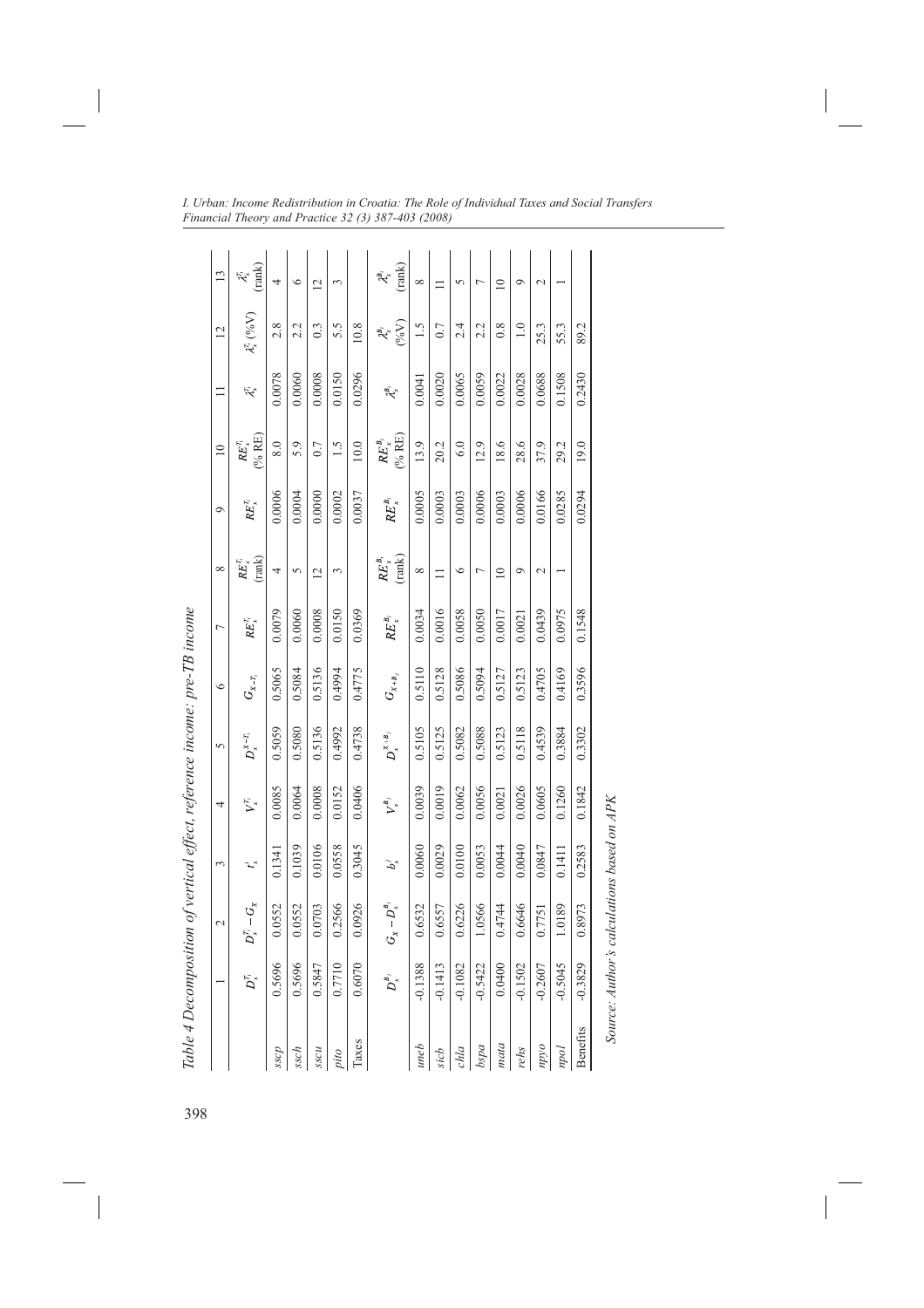|                 | $\ddot{\phantom{a}}$                                | r                                          |         | المعادل المستعمر الرائب           |                                      |                                                     |                       |                                           |                                          |                                |                                          |                                                                               |                                                                   |
|-----------------|-----------------------------------------------------|--------------------------------------------|---------|-----------------------------------|--------------------------------------|-----------------------------------------------------|-----------------------|-------------------------------------------|------------------------------------------|--------------------------------|------------------------------------------|-------------------------------------------------------------------------------|-------------------------------------------------------------------|
|                 |                                                     | 2                                          | 3       | 4                                 | 5                                    | $\circ$                                             | $\overline{ }$        | ${}^{\circ}$                              | $\circ$                                  | $\approx$                      | $\equiv$                                 | 12                                                                            | 13                                                                |
|                 | $D_{\scriptscriptstyle n}^{\scriptscriptstyle T_i}$ | $D_n^T - G_{N}$                            | $t_{n}$ | $\boldsymbol{V}_n^{\mathrm{r}_i}$ | $D_n^{{\scriptscriptstyle N}+T_i}$   | $G_{\scriptscriptstyle N+T_{\scriptscriptstyle j}}$ | $\mathit{RE}_n^{r_i}$ | $RE_{n}^{T_{i}}$ (rank)                   | $\mathit{RE}^{\mathcal{T}_l}_n$          | $RE^{r_i}_n$ (%RE)             | $\mathcal{X}_n^{\Gamma_i}$               | $\lambda_n^{T_i}$ (%V)                                                        | $\lambda_n^{\rm T}$ (rank)                                        |
| sscp            | 0.4728                                              | 0.1766                                     | 0.1406  | 0.0218                            | 0.3180                               | 0.3208                                              | 0.0246                | 4                                         | 0.002804                                 | 11.4                           | 0.0237                                   | 16.6                                                                          | ξ                                                                 |
| ssch            | 0.4728                                              | 0.1766                                     | 0.1089  | 0.0173                            | 0.3136                               | 0.3154                                              | 0.0191                | 5                                         | 0.001800                                 | 9.4                            | 0.0183                                   | 12.9                                                                          | 4                                                                 |
| <b>R</b> SSCH   | 0.4897                                              | 0.1934                                     | 0.0112  | 0.0021                            | 0.2984                               | 0.2984                                              | 0.0022                | $\circ$                                   | 0.000028                                 | 1.3                            | 0.0021                                   | 1.4                                                                           | $\circ$                                                           |
| pito            | 0.7447                                              | 0.4484                                     | 0.0586  | 0.0248                            | 0.3211                               | 0.3215                                              | 0.0252                | 3                                         | 0.000434                                 | 1.7                            | 0.0250                                   | 17.6                                                                          | $\sim$                                                            |
| Taxes           | 0.5233                                              | 0.2270                                     | 0.3192  | 0.0549                            | 0.3512                               | 0.3596                                              | 0.0633                |                                           | 0.008384                                 | 13.2                           | 0.0691                                   | 48.5                                                                          |                                                                   |
|                 | $D_n^{\mathcal{B}_j}$                               | $-D_n^{\mathcal{B}_j}$<br>$G_{\times}$     | $b_n^j$ | $\boldsymbol{V}^{B_j}_n$          | $D_n^{\scriptscriptstyle N\!-\!B_j}$ | $G_{\scriptscriptstyle N-B_j}$                      | $\mathit{RE}^{B_j}_n$ | (rank)<br>$\mathit{RE}_n^{\mathcal{B}_j}$ | $\mathit{RE}_n^{\scriptscriptstyle B_j}$ | (%RE)<br>$\mathit{RE}^{B_j}_n$ | $\mathcal{A}_n^{\scriptscriptstyle B_j}$ | $\frac{\lambda_n^{\scriptscriptstyle B_j}}{\scriptscriptstyle (96\ {\rm V})}$ | $\lambda_{\!\scriptscriptstyle R}^{\!\scriptscriptstyle B_{\!j}}$ |
| uneb            | $-0.1848$                                           | 0.4810                                     | 0.0063  | 0.0030                            | 0.2993                               | 0.2999                                              | 0.0037                | ${}^{\infty}$                             | 0.000653                                 | 17.7                           | 0.0029                                   | 2.0                                                                           | ${}^{\circ}$                                                      |
| sich            | $-0.0685$                                           | 0.3648                                     | 0.0030  | 0.0011                            | 0.2974                               | 0.2978                                              | 0.0016                |                                           | 0.000481                                 | 30.4                           | 0.0010                                   | 0.7                                                                           |                                                                   |
| chla            | $-0.3071$                                           | 0.6033                                     | 0.0105  | 0.0064                            | 0.3026                               | 0.3032                                              | 0.0069                | $\circ$                                   | 0.000566                                 | 8.1                            | 0.0060                                   | 4.2                                                                           | ৩                                                                 |
| pasq            | $-0.5957$                                           | 0.8920                                     | 0.0056  | 0.0050                            | 0.3013                               | 0.3018                                              | 0.0055                | Γ                                         | 0.000491                                 | 8.9                            | 0.0048                                   | 3.3                                                                           | ٣                                                                 |
| mata            | 0.0301                                              | 0.2662                                     | 0.0046  | 0.0012                            | 0.2975                               | 0.2982                                              | 0.0019                | $\equiv$                                  | 0.000678                                 | 35.6                           | 0.0012                                   | 0.8                                                                           | $\overline{10}$                                                   |
| rehs            | 0.1846                                              | 0.1117                                     | 0.0042  | 0.0005                            | 0.2967                               | 0.2973                                              | 0.0011                | $\overline{2}$                            | 0.000613                                 | 56.7                           | 0.0004                                   | 0.3                                                                           | $\overline{2}$                                                    |
| oddu            | 0.1543                                              | 0.1420                                     | 0.0888  | 0.0138                            | 0.3101                               | 0.3391                                              | 0.0428                | $\sim$                                    | 0.029000                                 | 67.7                           | 0.0120                                   | 8.4                                                                           | 5                                                                 |
| pod             | $-0.0242$                                           | 0.3204                                     | 0.1480  | 0.0556                            | 0.3519                               | 0.4040                                              | 0.1078                |                                           | 0.052125                                 | 48.4                           | 0.0452                                   | 31.7                                                                          |                                                                   |
| <b>Benefits</b> | 0.0116                                              | 0.2847                                     | 0.2708  | 0.1057                            | 0.4020                               | 0.4775                                              | 0.1813                |                                           | 0.075518                                 | 41.7                           | 0.0735                                   | 51.5                                                                          |                                                                   |
|                 |                                                     | Source: Author's calculations based on APK |         |                                   |                                      |                                                     |                       |                                           |                                          |                                |                                          |                                                                               |                                                                   |

Table 5 Decomposition of vertical effect, reference income: post-TB income *Table 5 Decomposition of vertical effect, reference income: post-TB income*

399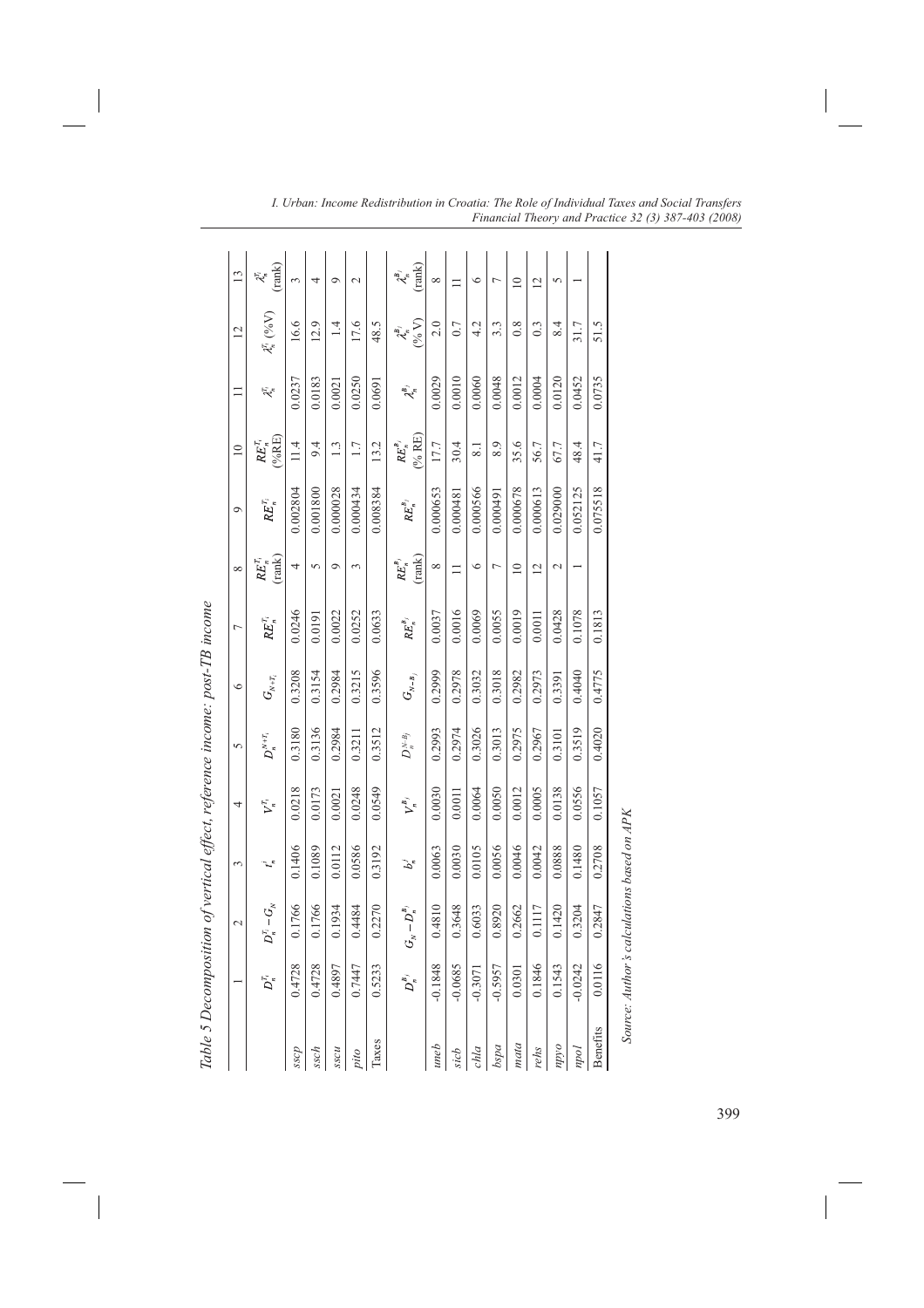*Table 6 Contributions to redistributive effect, rankings obtained by different methods*

| <b>Method</b>                                | Decomposition<br>of vertical<br>effect | <b>Exclusion of</b><br>one-by-one<br>instrument<br>from the base | Decomposition<br>of vertical<br>effect | <b>Exclusion of</b><br>one-by-one<br>instrument from<br>the base |
|----------------------------------------------|----------------------------------------|------------------------------------------------------------------|----------------------------------------|------------------------------------------------------------------|
| Reference income                             | Pre-TB                                 |                                                                  |                                        | Post-TB                                                          |
|                                              |                                        | $\overline{2}$                                                   | 3                                      | $\overline{4}$                                                   |
| Pensions $(65&>)$                            | 1                                      |                                                                  |                                        |                                                                  |
| Pensions $(<65)$                             | $\overline{c}$                         | $\overline{c}$                                                   | 5                                      | $\overline{c}$                                                   |
| PIT                                          | 3                                      | 3                                                                | $\overline{2}$                         | 3                                                                |
| Child allowance                              | 4                                      | $\overline{4}$                                                   | 3                                      | $\overline{4}$                                                   |
| Basic support allowance                      | 5                                      | 6                                                                | 6                                      | 6                                                                |
| SSC to the pension system                    | 6                                      | 5                                                                | 4                                      | 5                                                                |
| SSC to the health system                     | 7                                      | 7                                                                | 7                                      | 7                                                                |
| Unemployment benefit                         | 8                                      | 8                                                                | 8                                      | 8                                                                |
| Rehabilitation supplement                    | 9                                      | 9                                                                | 12                                     | 12                                                               |
| Maternity allowances                         | 10                                     | 10                                                               | 10                                     | 10                                                               |
| Sick-leave benefit                           | 11                                     | 11                                                               | 11                                     | 11                                                               |
| SSC to the unemployment<br>protection system | 12                                     | 12                                                               | 9                                      | 9                                                                |

*Source: Author's calculations based on APK*

to 15% when the base is changed from pre- to post-TB income. While almost negligible when pre-TB is used, in post-TB income the combined SSCs become a major contributor to redistribution with 32% of the overall vertical effect.

This discrepancy in the results obtained for the "decomposition method" and the different reference bases might be explained as follows.. When post-TB income is used as a reference base, reranking positively contributes to the redistributive effect (remember that). Now, observe in Table 5 (column 10) that "Pensions (<65)" achieve a remarkably high 67.7% of *RE* through reranking and only 32.3% through vertical effect. Since the "decomposition" approach considers only the vertical effect, it thus underestimates the contribution to the redistributive effect of instruments such as "Pensions  $(\leq 65)$ ".

#### *3.5 Comparison of results with other studies for Croatia*

Two studies for Croatia mentioned in the introduction contradict the findings of this research. Both Nestić (2005) and Babić (2008) concluded that public pensions are inequality-*increasing* instrument, which is completely opposite to the result from section 3.4 of this paper, which says that public pensions are the main inequality-*decreasing* instrument. Where does this discrepancy come from? Which result is true?

The above-mentioned studies used the methodology given in Rao (1969), Kakwani (1977), and Fei, Ranis and Kuo (1978), which relates to the decomposition of the Gini coefficient, separating the influences of different income sources on disposable income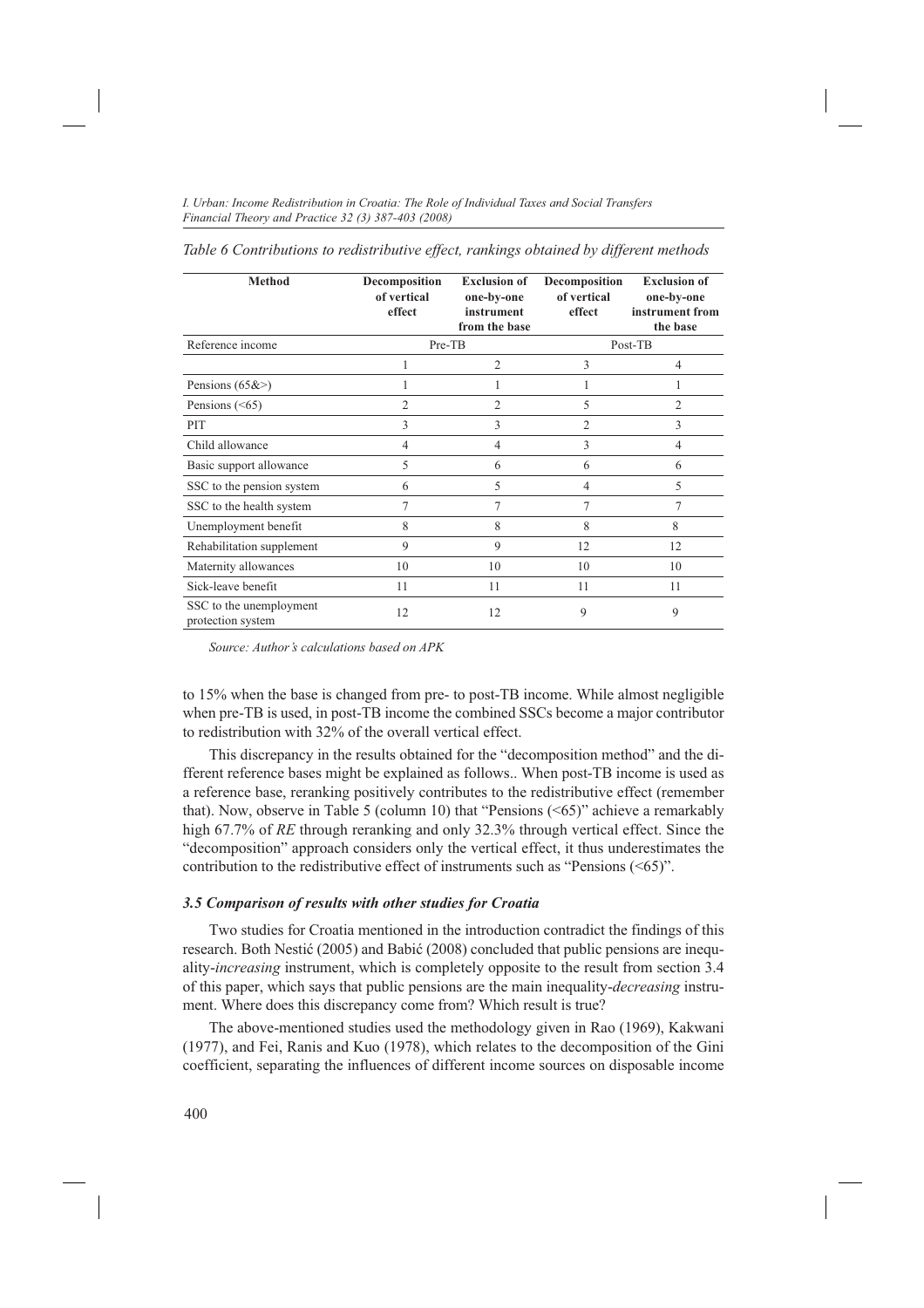

*Figure 3 Contributions to vertical effect obtained by decomposition*

*Source: Author's calculations based on APK*

inequality. Thus, it decomposes income *inequality*, while the methodologies presented in section 2.4 decompose redistributive effect, or *change in inequality* of income that emerges in the transition from pre-TB to post-TB income.

The differences in results deserve attention, and the topic may be further investigated during the next stage of this research. In this paper, we can announce two possible reasons for the contradictory results:

a) *The inequality decomposition approach* (Rao, 1969, etc.) is very rigorous in declaring benefits as "inequality-reducing". Only if the concentration coefficient of benefit *j* is negative ( $D_n^{B_j}$  < 0), is this benefit said to be "inequality-reducing". Otherwise (i.e. if  $D_n^{B_j} > 0$ ), benefit *j* is claimed to be "inequality-increasing". For the *vertical effect decomposition* approach (Lambert, 1985), the condition to declare benefit *j* as "inequality-reducing" is much less demanding:  $D_n^{B_j} < G_N$ .

The situation is opposite for taxes. For the *inequality decomposition* approach it only has to be  $D_n^{T_i} > 0$  and tax *i* will be called "inequality-reducing". For the *vertical effect decomposition* approach the condition is much more demanding:  $D_n^{T_i} > G_N$ .

b) The two studies do not include taxes in the analysis. Thus, for example, in the examination of pension system, only one-half of it is covered – the pensions, but not the contributions. According to research by Čok and Urban (2007), it seems that the inclusion of taxes into the above mentioned *inequality decomposition* analyses could change the conclusions in favor of the "inequality-reduction" stance of some fiscal subsystems in Croatia.18

<sup>&</sup>lt;sup>18</sup> This research applied inequality decomposition in the estimation of the redistributive effect of PIT in Croatia and Slovenia. It was based on administrative data. Pensions in Croatia in 2001 contributed *plus* 8.3%, to disposable income inequality with while PIT contributed *minus* 21.4%.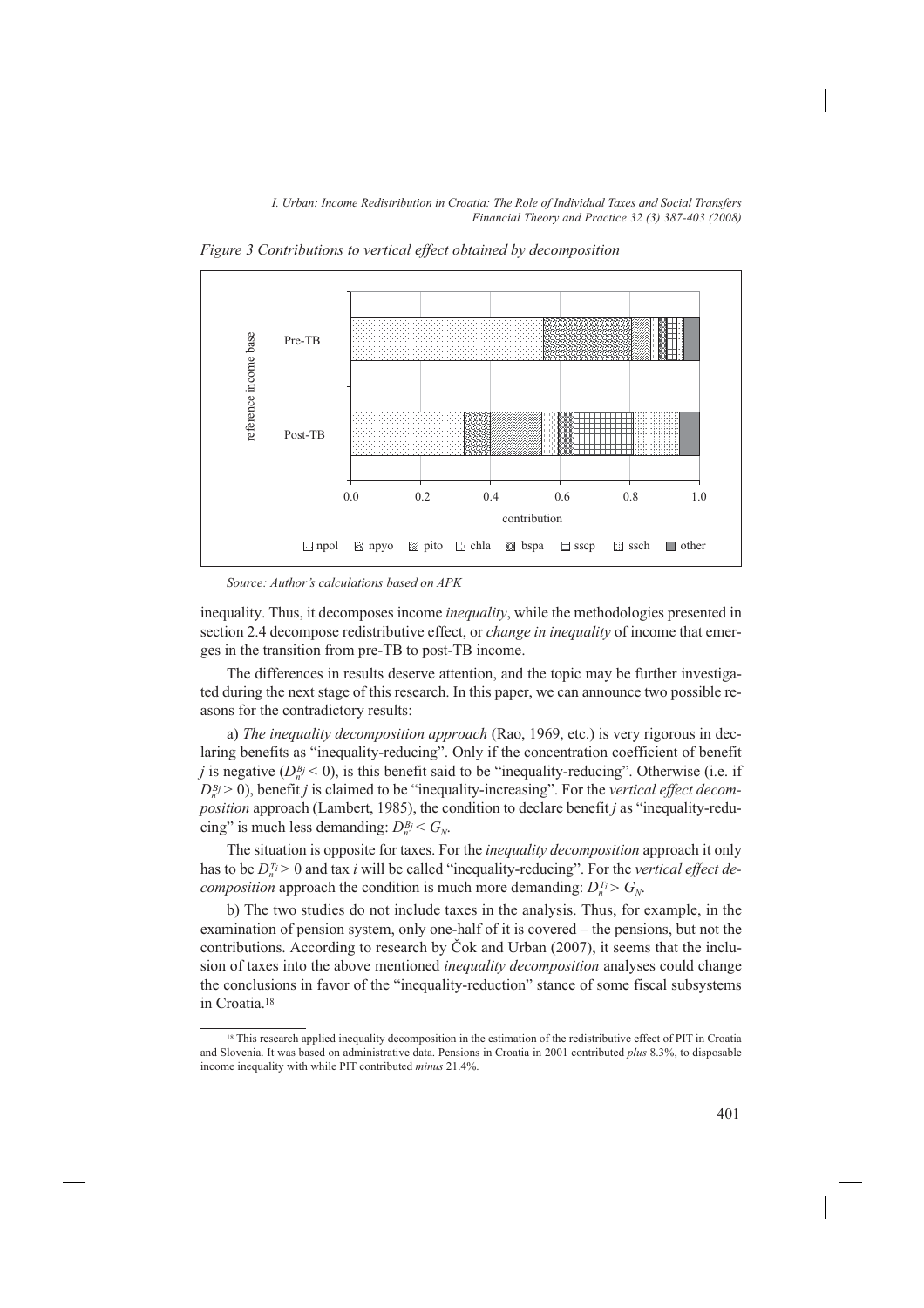#### **4 Conclusion**

Research on fiscal incidence and redistributive effects in Croatia started from the choice of appropriate framework for analysis. Following many other researchers, the author decided to measure the incidence of the fiscal subsystem consisting of individual taxes (SSC and PIT), public pensions, means-tested and non-means tested cash benefits. The unit of analysis is the household, whose incomes, taxes and benefits are equivalized in order to adjust for differences in needs. Transition from *pre-* to *post-*tax-and-benefit income is carefully dissected and analyzed to reveal which instruments contribute most to the reduction of inequality. *According to preliminary calculations from 2005 APK data, the Croatian system of individual taxes, pensions and social benefits seems to be highly redistributive, public pensions being the instrument contributing the most, followed by SSC and PIT.*

It was also shown that the choice of reference income – between pre-TB and post-TB income – may lead to considerably different conclusions about contributions of individual fiscal instruments to overall redistributive effect. An exercise with Croatian data shows that when the reference base is changed from pre-TB to post-TB income in the context of the vertical effect decomposition defined by Lambert (1985), the contribution of public pensions falls from 80% to 40%, while the contribution of individual taxes rises from 11% to 47%. However, further research is required to understand these discrepancies.

This paper has not dealt with policy issues and recommendations, but these will be covered in the final stage of the research project. Nevertheless, a number of questions can already be raised to which this research will be able either to find answers or to contribute to the finding of them. Let us mention some of them. How does the Croatian fiscal system stand comparison with that of EU countries in terms of income redistribution? Are the individual instruments and the system as a whole redistributive *enough*? Are there some instruments that are not equitable? Should taxes be more progressive? Can the overall redistributive effect be significantly altered through changes of the PIT rate schedule? How can total welfare be increased keeping the total amount of expenditures and taxes unchanged?

#### LITERATURE

**Babić, Z., 2008.** "Redistribucijski učinci socijalnih transfera u Republici Hrvatskoj". *Revija za socijalnu politiku*, 15 (2), 151-169.

**Blažić, H. and Denona, N., 2000.** "Distributional Effects of VAT in Central and Eastern Europe: The case of Croatia". *Proceedings of Rijeka Faculty of Economics – Journal of Economics and Business*, 18 (1), 57-70.

**Čok, M. and Urban, I., 2007.** "Distribution of income and taxes in Slovenia and Croatia", *Post-Communist Economies*. 19 (3), 299-316.

**Čok, M. [et al.], 2008.** "Use of simulation models for the tax reform in Slovenia". *Financial Theory and Practice*, 32 (1), 29-43.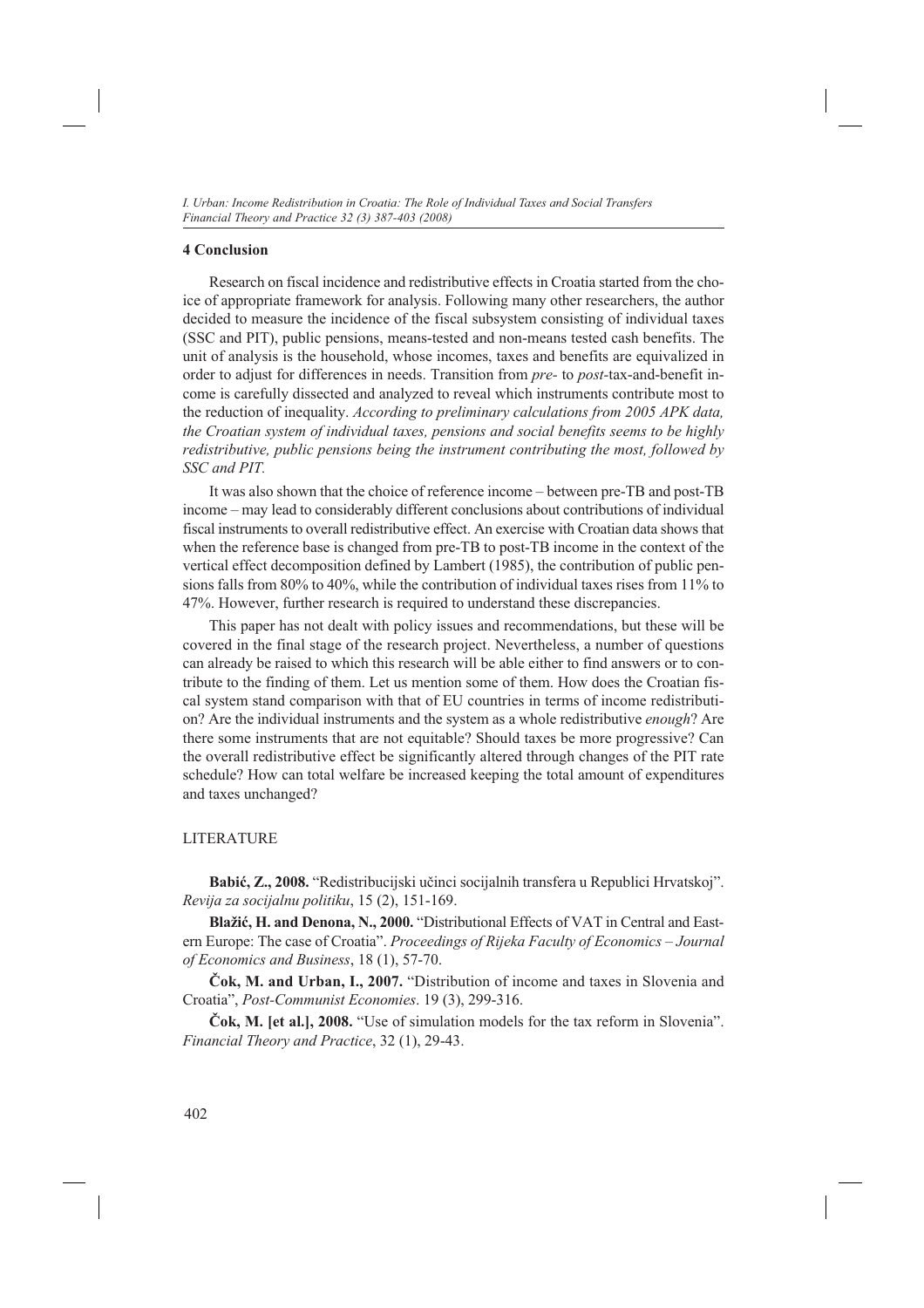**Duclos, J.-Y. and Araar, A., 2006.** *Poverty and Equity Measurement, Policy and Estimation with DAD.* New York: Kluwer Academic Publishers

**Fei, J. C. H., Ranis, G. and Kuo, S. W. Y., 1978.** "Growth and family distribution of income by factor components". *Quarterly Journal of Economics*, 92, 17-53.

**Immervoll, H. [et al.], 2005.** "Household incomes and redistribution in the European Union: quantifying the equalising properties of taxes and benefits". *EUROMOD Working Paper* No. EM9/05.

**Kakwani, N. C., 1977.** "Applications of Lorenz Curves in Economic Analysis". *Econometrica*, 45 (3), 719-728.

**Kesner-Škreb, M. [et al.], 2001.** "Progresivnost poreza na dohodak u Hrvatskoj u razdoblju od 1995. do 1999.". *Financijska teorija i praksa*, 25 (2), 139-260.

**Kesselman, J. R. and Cheung, R., 2004.** "Tax Incidence, Progressivity, and Inequality in Canada". *Canadian Tax Journal / Revue Fiscale Canadienne*, 52(3), 709-789.

**Kim, K. and Lambert, P. J., 2007.** "Redistributive Effect of US Taxes and Public Transfers, 1994-2004". *University of Oregon Economics Discussion Paper,* No. 2007-3. Eugene, OR: University of Oregon.

**Lambert, P. J., 1985.** "On the redistributive effect of taxes and benefits". *Scottish Journal of Political Economy*, 32 (1), 39-54.

**Lambert, P. J., 2001.** *The Distribution and Redistribution of Income*. Manchester: Manchester University Press.

**Lerman, R. I. and Yitzhaki, S., 1995.** "Changing ranks and the inequality impacts of taxes and transfers". *National Tax Journal*, 48 (1), 45-59.

**Nestić, D., 2005.** "Income distribution in Croatia: what do the household budget survey data tell us?". *Financial Theory and Practice*, 29 (1), 59-73.

**Rao, V. M., 1969.** "Two Decompositions of Concentration Ratio". *Journal of the Royal Statistical Society*, 132 (3), 418-425.

**Urban, I., 2006.** "Progressivity of personal income tax in Croatia: decomposition of tax base and rate effects". *Financial Theory and Practice*, 30 (3), 207-231.

**World Bank, 2001.** *Croatia: Economic Vulnerability and Welfare Study*. Poverty Reduction and Economic Management Unit Europe and Central Asia Region, World Bank, Report No. 22079-HR

**World Bank, 2006.** *Croatia: Living Standards Assessment, Volume 1: Promoting Social Inclusion and Regional Equity*. Poverty Reduction and Economic Management Unit Europe and Central Asia Region, World Bank, Report No. 37992

403